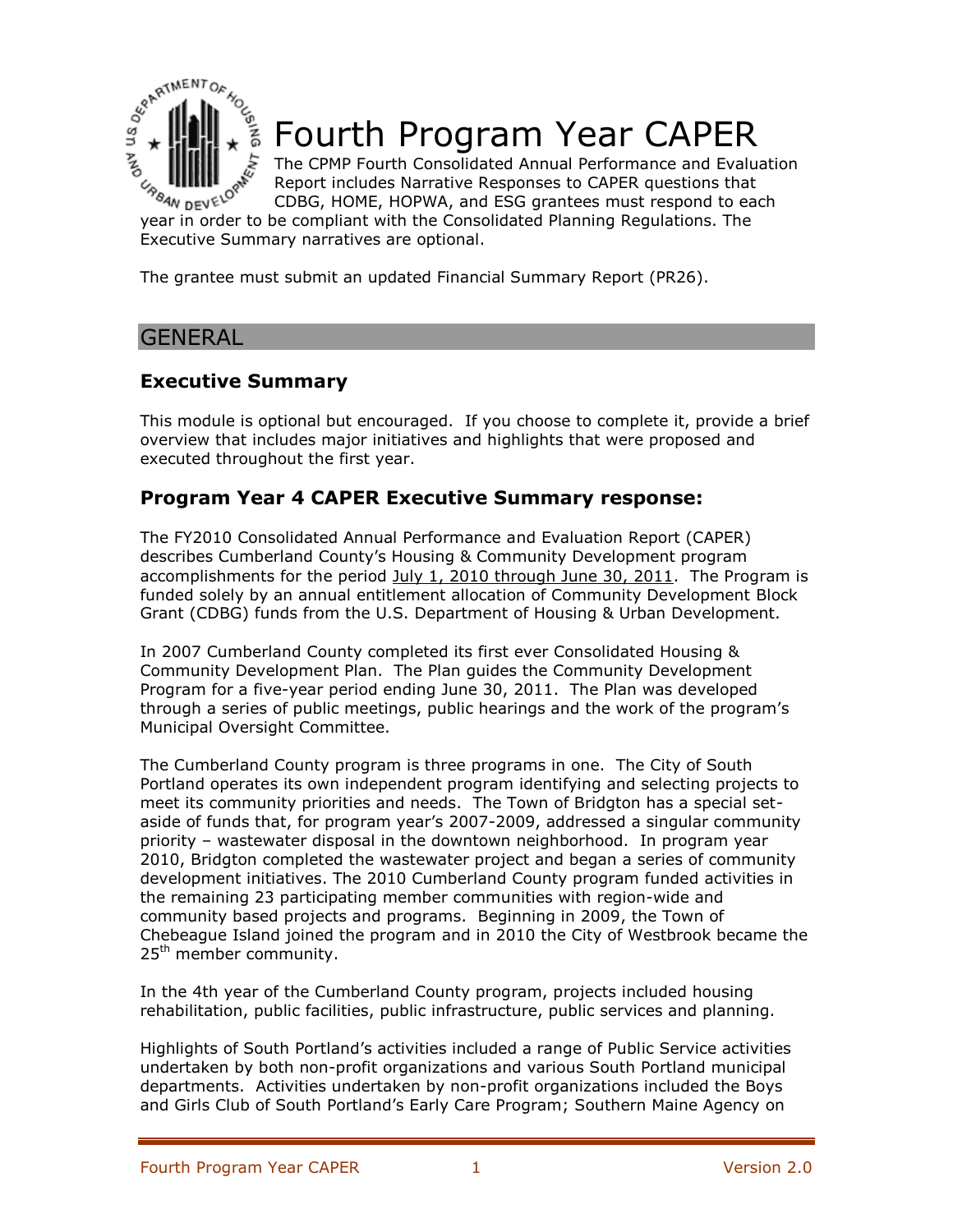Aging's (SMAA's) Meals-on-Wheels program; Peoples Regional Opportunity Program's (PROP's) Senior Companion and Foster Grandparent program; Community Counseling Center's Trauma Intervention program; Therapeutic Recreation program offered by the Center for Therapeutic Recreation; and a scholarship program for Home Energy Auditor Training through Green South Portland's Warm Home Cool Cities. Activities undertaken by various municipal departments included the South Portland School Department's English as a Second Language (ESL) program; the Transportation Department's Free Bus Pass program; Recreational Scholarships through the Departments of Parks and Recreation and Public Works; and funding for the Redbank Neighborhood Resource Hub's personnel. South Portland also provides CDBG funding for a comprehensive home energy efficiency and rehabilitation program for income qualified residents; the program is spear-headed by the local non-profit group, Green South Portland.

Notable Public Improvements in South Portland included improvements to Mill Creek Park and commencement of sidewalk reconstruction in the Knightville neighborhood.

Total program allocation County-wide for Federal Fiscal Year 2010 = \$1,849,093

Total program funds expended during  $2010 = $1,419,939.95$ 

2007 program funds expended  $=$  \$0.00 2008 program funds expended =  $$128,132.61$ 2009 program funds expended =  $$357,583.13$ 2010 program funds expended =  $$934,224.21$ 

### **General Questions**

- 1. Assessment of the one-year goals and objectives:
	- a. Describe the accomplishments in attaining the goals and objectives for the reporting period.
	- b. Provide a breakdown of the CPD formula grant funds spent on grant activities for each goal and objective.
	- c. If applicable, explain why progress was not made towards meeting the goals and objectives.
- 2. Describe the manner in which the recipient would change its program as a result of its experiences.
- 3. Affirmatively Furthering Fair Housing:
	- a. Provide a summary of impediments to fair housing choice.
	- b. Identify actions taken to overcome effects of impediments identified.
- 4. Describe Other Actions in Strategic Plan or Action Plan taken to address obstacles to meeting underserved needs.
- 5. Leveraging Resources
	- a. Identify progress in obtaining "other" public and private resources to address needs.
	- b. How Federal resources from HUD leveraged other public and private resources.
	- c. How matching requirements were satisfied.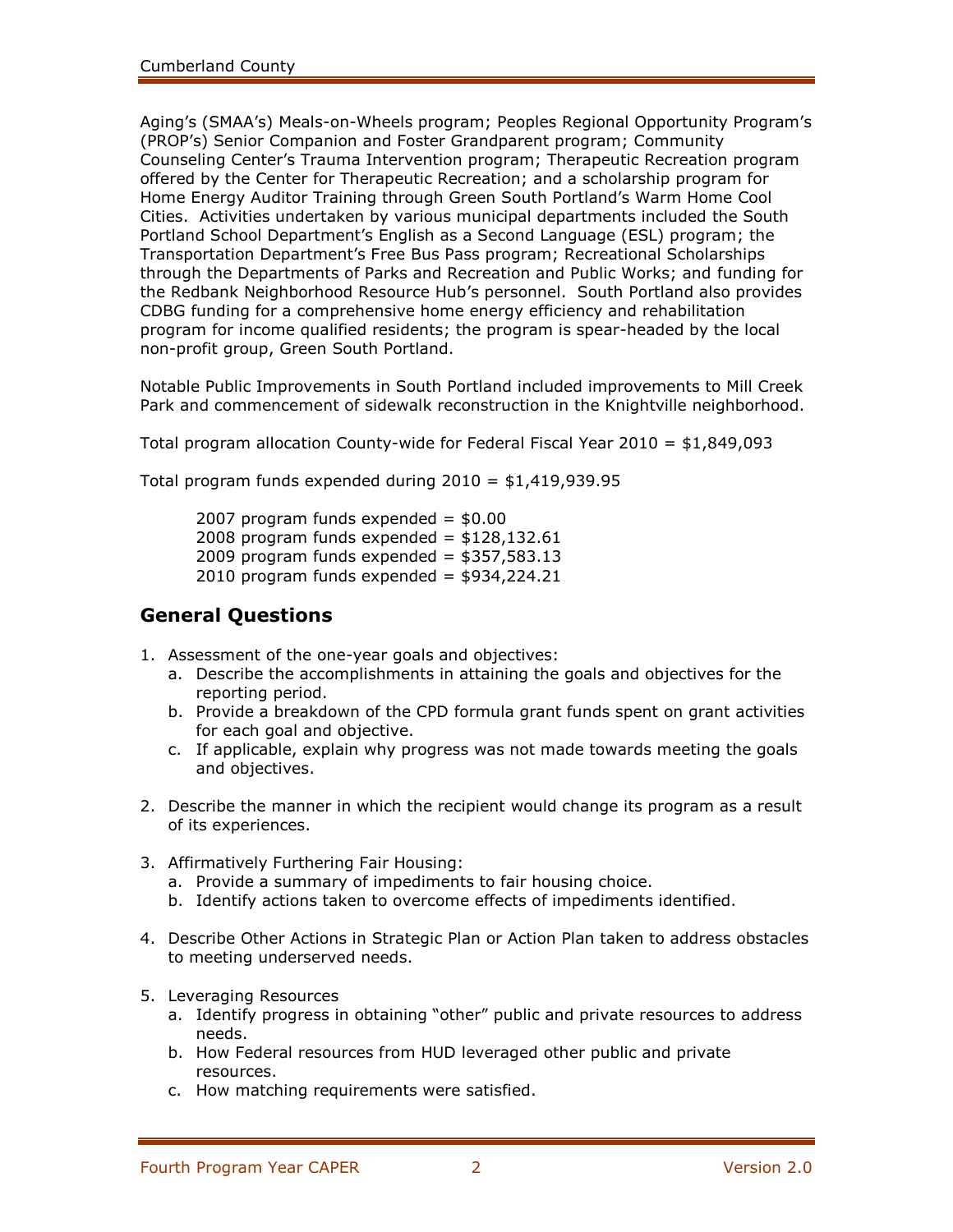# **Program Year 4 CAPER General Questions response:**

#### **1. Assess one-year goals and objectives**

#### *1.0) Goal: Provide Decent Affordable Housing Action: Funding of Six Housing Rehabilitation/ Weatherization Activities*

Goal 1.0 Accomplishments, Funding Breakdown, and Progress Notes:

1.1) Regional Housing Rehabilitation Program Program Goal: 13 single-family units and 1 multi-family unit.

> Funded Amount: \$100,000 (2010) Funds Expended: \$89,466 (2010); \$21,652 (2009); \$31,429 (2009-R); \$9,900 (2008)

PROP completed 20 single-family rehabilitation projects in program year 2010 and one 20-unit multi-family rehabilitation project. Many of these projects met specific rehabilitation needs including: well and/or septic system replacements; weatherization; rehabilitation to support weatherization; or general rehabilitation.

1.2) Alpha One, Critical Access Ramp Program Program Goal: 7 ramps

> Funded Amount: \$50,000 Funds Expended: \$32,277

Six critical access ramp project were completed during the past program year. The program will exceed its projected goal of 7 completed units.

1.3) Town of Freeport – Housing Rehabilitation Program (2008) Program Goal: 4

> Funded Amount: \$40,000 Funds Expended: \$40,000 (\$22,514 expended in 2010)

After considerable delay the Freeport Housing Rehabilitation/Replacement Program completed two home replacement projects in program year 2010 fulfilling the overall program target of four completed projects.

1.4) Town of Harpswell – Weatherization of Homes of Elderly or Low-Income Residents (2009) Original Program Goal: 4; Accomplishment: 1

Funded Amount: \$10,000 Funds Expended: \$10,000

The project completed one significant project at the home of an extremely lowincome resident. The Town conducted five energy audits, providing extensive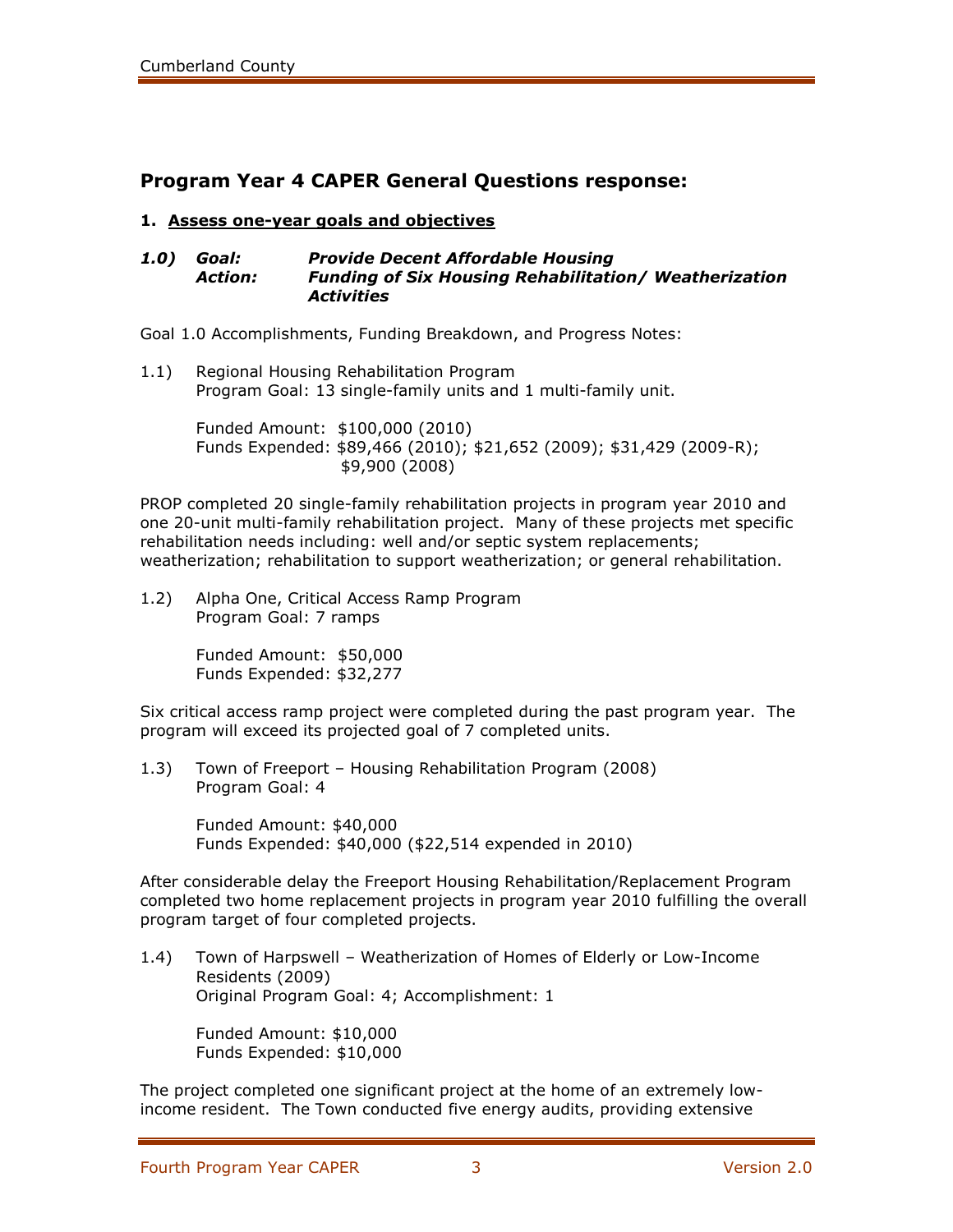information to five homeowners and selected the resident most in need for a critical weatherization project.

1.5) South Portland Home Energy Efficiency Program Program Goal: 25 units

> Funded Amount: \$40,000 Funds Expended: \$23,297 (2010); \$14,258 (2009)

Building on last fiscal year's work, through the Warm Home Cool City non-profit, 21 audits/weatherization activities were performed (24 units). In addition, two comprehensive repairs were completed: (1) a deficient furnace was replaced for a low income household and (2) a new roof was installed on a second low income household. Continued linkage with the LIHEAP program and PROP's weatherization program were achieved.

1.6) Town of Sebago – Weatherization of Homes of Elderly Program Goal: 6

> Funded Amount: \$25,000 Funds Expended: \$16,697

Five projects have been completed to date and two additional projects are to be completed in the summer/fall 2011for a total of seven projects exceeding the original goal by one project.

*NOTE: Additional housing rehabilitation and homeownership activities are conducted within the boundaries of the Cumberland County Entitlement Jurisdiction with funds provided by the Cumberland/Portland HOME Consortium. These activities are reported in the CAPER completed by the City of Portland.*

#### *2.0) Goal: Provide & Expand Community Facilities Actions: New and/or improved Community Center facilities; Food Pantry; Recreational Facilities; and Handicapped Access at Town Office.*

Goal 2.0 Accomplishments, Funding Breakdown, and Progress Notes:

- *2.1) Action – Funding for One Food Pantry Facility*
- Town of Sebago Warming Hut Facility (Food pantry & clothing distribution) Funded Amount: \$36,575 Funds Expended: \$36,575

This activity was essentially completed as reported in the 2009 CAPER. Final completion and payment occurred in September 2010.

- *2.2) Action – Improvements at One Playground*
- Town of Standish Steep Falls, Mill Street Playground Funded Amount: \$59,910 Funds Expended: \$56,043.21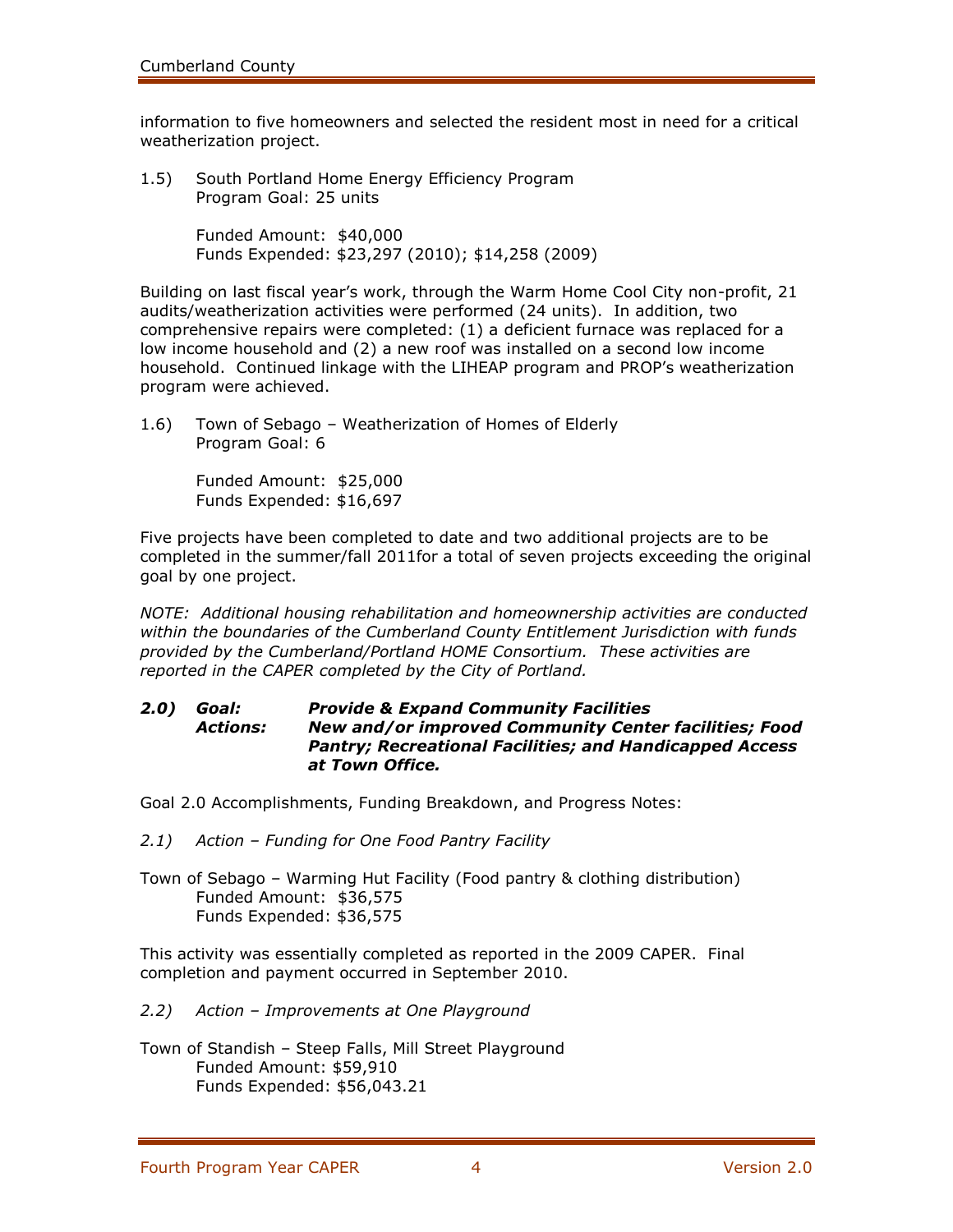Installation of new playground equipment and re-surfacing of the basketball court and parking area are complete. Final payment is to be made in August 2011.

*2.3) Action - Funding for Bath House at Town Beach*

Town of Naples – Bath House & Changing Facility at Town Beach, Long Lake Funded Amount: \$56,000 Funds Expended: \$56,000

The bath house and changing facility was substantially completed November 2010. Final landscaping and painting occurred in May 2011. The six-unit bathroom/changing facility is now completed and well utilized.

- *2.4) Action – Funding for Energy Improvements at Two Community Centers*
- 2.4.1) City of Westbrook Wescott Community Center Energy Improvements Funded Amount: \$212,400 Funds Expended: \$212,400

The project installed new energy efficient windows and doors at the Wescott Community Center. The facility houses social service offices, General Assistance, food pantry, a clothing bank, as well as community recreational facilities. This is an adaptive re-use of the former Wescott Jr. High School.

2.4.2) City of Westbrook – High Lake Grange Hall Renovations Funded Amount: \$20,344 Funds Expended: \$13,586

Three of four aspects of the project have been completed: New roof installed, insulation installed, new storm windows installed. Installation of new heating furnace will occur in August – September 2011.

- *2.5) Action – Renovation and Expansion of Senior Community Center*
- Town of Yarmouth Bartlett Circle Senior Housing Community Center Funded Amount: \$165,000 Funds Expended: \$165,000

The community building at the 28-unit Bartlett Circle Senior Housing complex was dramatically expanded and renovated. The building is now handicap accessible, energy efficient and has become a pleasant, inviting space for residents to socialize, share meals and wash laundry. The project leveraged a \$140,000 loan from the USDA Rural Development program.

- *2.6) Action – Handicap Accessibility at the Town of Sebago's Town Office*
- Town of Sebago Town Office Handicap Accessibility Funded Amount: \$8,000 Funds Expended: \$ -0-

This project will be completed in the fall 2011.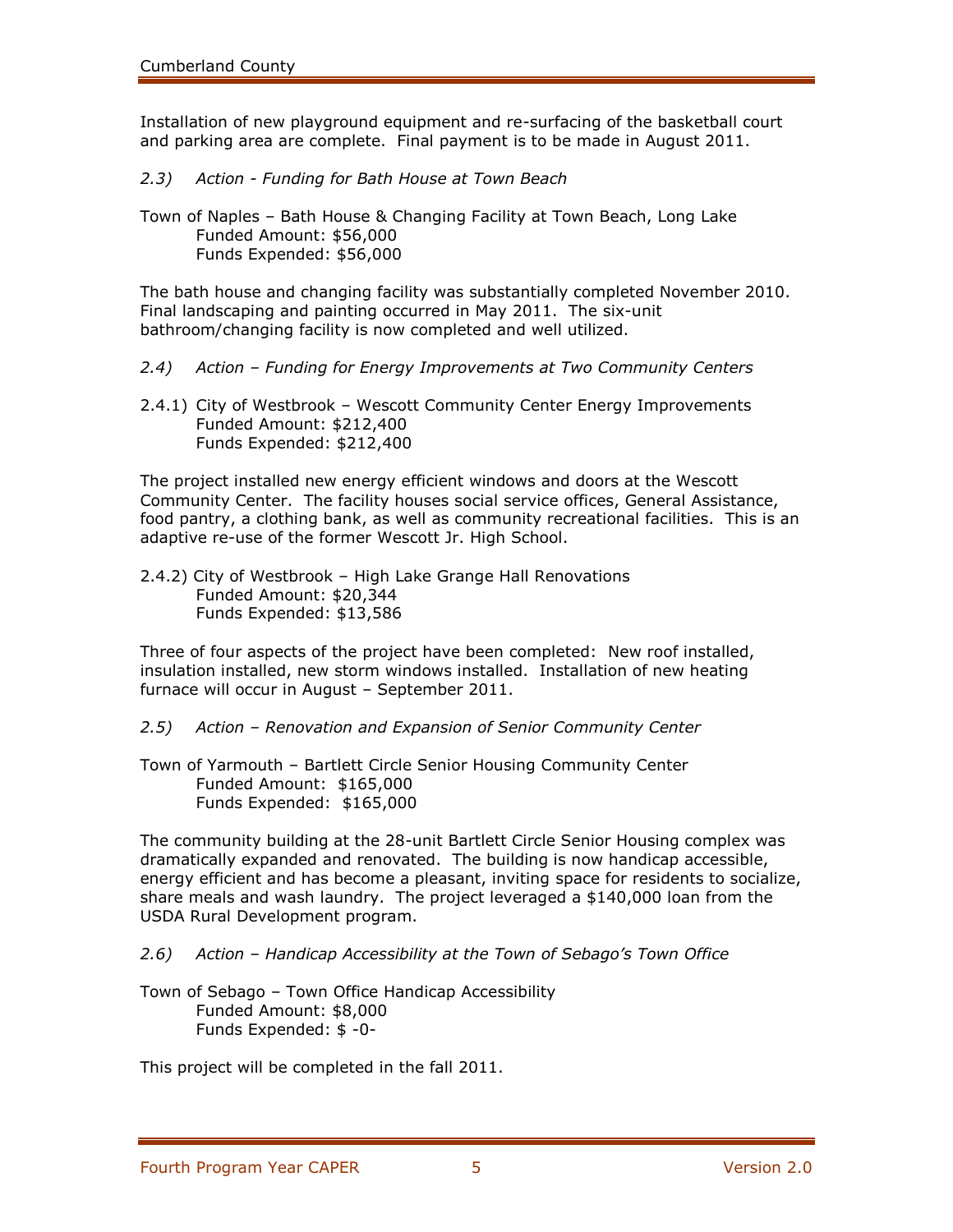*Status updates for prior program years' community facilities projects:*

Town of Long Island – Community Center Renovations Funded Amount: \$19,200 Funds Expended: \$ -0- The project will remediate lead based-paint hazards & install life safety improvements at island's community center. Work was to start October 2010, but has yet to begin. If progress is not made by the fall/winter 2011 funds will be reallocated to another activity.

Town of Casco – Community Center – New Kitchen Installation Funded Amount: \$47,402 Funds Expended: \$22,983

Project was moving toward completion when the contractor was removed from the project for poor workmanship and malfeasance. The remainder of the project has been re-bid and will be completed in the fall of 2011.

### *3.0) Goal: Provide & Upgrade Public Infrastructure Action: Funding for 5 infrastructure projects*

Goal 3.0 Accomplishments, Funding Breakdown, and Progress Notes:

3.1) Town of Bridgton – Sewage Pre-Treatment & Leach Field Reconstruction & Expansion

Funded Amount: \$81,852 (2010) Funds Expended: \$81,852 (2010)

The multi-year reconstruction & expansion of the Town of Bridgton's Downtown Neighborhood sewage pre-treatment & leach/septic fields was completed in 2009. The total project cost was \$661,181 and utilized CDBG funding over multiple years: 2007 - \$200,793; 2008 - \$192,467; 2009 - \$186,368; 2010 \$81,852. The \$81,852 paid in the 2010 program year represents final payment and reimbursement to the Town for funds previously advanced.

This project is the most ambitious undertaken by the Cumberland County program to date. Its completion provides the catalytic opportunity to transform Downtown Bridgton and the entire community over the next decade.

3.2) Town of Gorham – Village Sidewalk Reconstruction

Funded Amount: \$150,000 Funds Expended: \$ -0-

The reconstruction of sidewalks, curbing and storm drainage in Gorham Village was completed June – July 2011. Funds will be paid out in one lump sum in early August 2011.

3.3) Town of Harpswell – Road to Affordable Housing Subdivision

Funded Amount: \$40,000 Funds Expended: \$40,000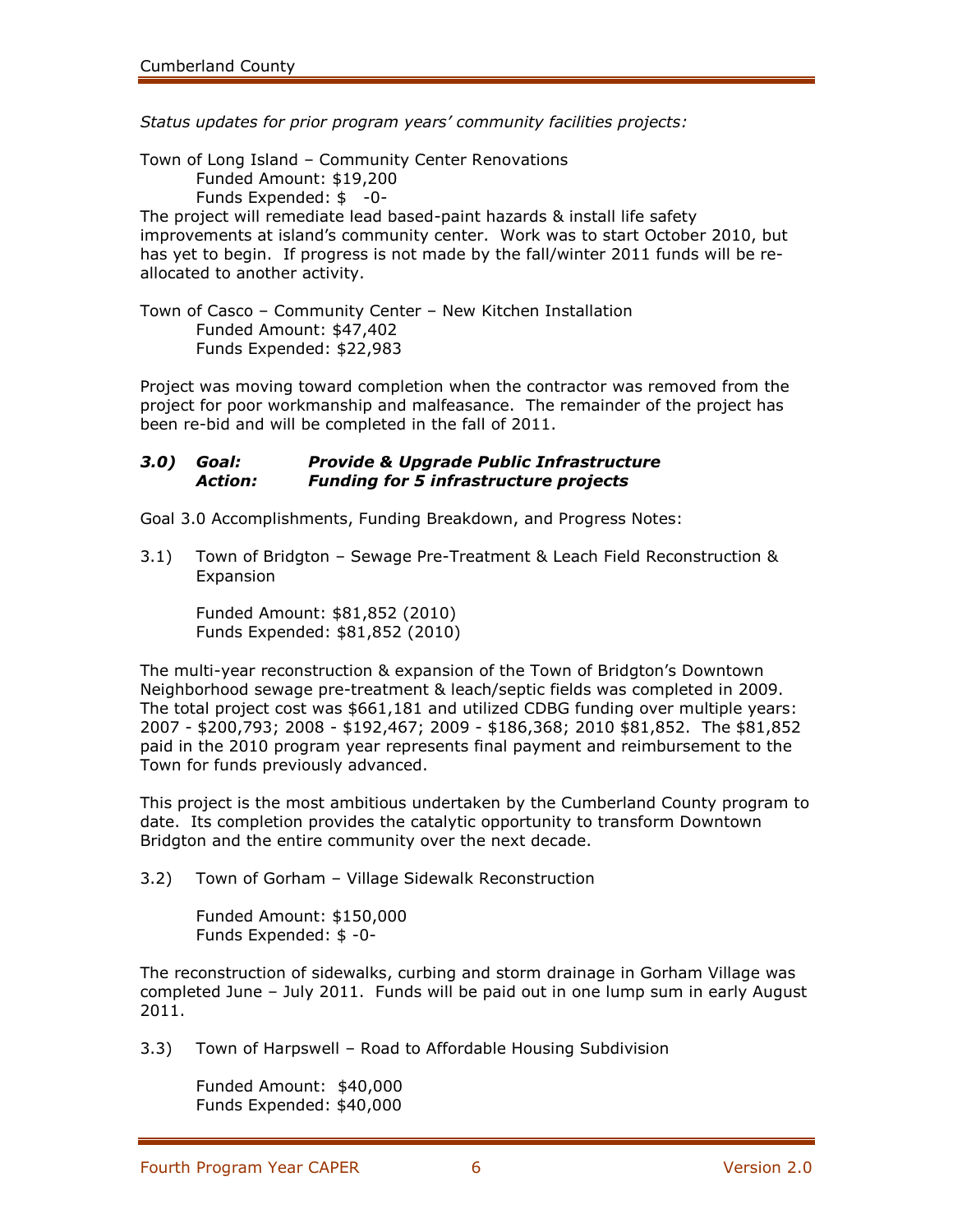The project, Benequist Way, was completed in October 2010 and reported in the 2009 CAPER, a small retainage had been held against completion of the final landscaping. Four affordable homes have been constructed on the road and sold to low/moderate income households.

3.4) South Portland Infrastructure and Public Facilities Projects

3.4.1) Mill Creek Park Improvements

Funded Amount: \$100,000 Funds Expended: \$12,217

This activity is part of a multi-phase project to improve the Mill Creek Neighborhood Park. The park is located in a low/moderate income target area. The project, once completed in full, will improve the ecological integrity of the park resulting in greater compatibility with its surroundings. The project also entails many aesthetic improvements including plantings, pedestrian paths, and installation of a pedestrian bridge. During the past program year, landscaping activities were begun including landscape architectural and design work in coordination with site engineering.

3.4.2) Knightville Sidewalk Reconstruction

Funded Amount: \$306,987 Funds Expended: \$28,961

This project is part of a multi-year, multi-department sidewalk, storm sewer, street reconstruction, and installation of a new Transit Hub in the City's downtown. The project was engineered this year, and is slated to commence in August, 2011.

3.4.3) Redbank Neighborhood Streetscape Improvements (2009)

Funded Amount: \$2,935 Funds Expended: \$2,935

The scope of the work to be completed with 2009 CDBG funds was down-sized due to poor economy. Fencing was purchased and installed around the Redbank Community Center Playscape in the low/mod income neighborhood of Redbank. The Redbank neighborhood is a low/moderate income target neighborhood located in the Maine Mall area of South Portland. The project was occurring in conjunction with the Redbank Neighborhood Playground Equipment project.

3.4.4) Redbank Neighborhood Playground Equipment (2009)

Funded Amount: \$49,891 Funds Expended: \$49,891

The project consisted of demolishing an unsafe and inaccessible (ADA) playground structure, refurbishment of the site to meet current recreation standards, and installation of new playground structures for neighborhood use in the Redbank low/moderate income target neighborhood. Materials, including playground equipment and playground surfacing, have been purchased, and installed. The facility is adjacent to the neighborhood center.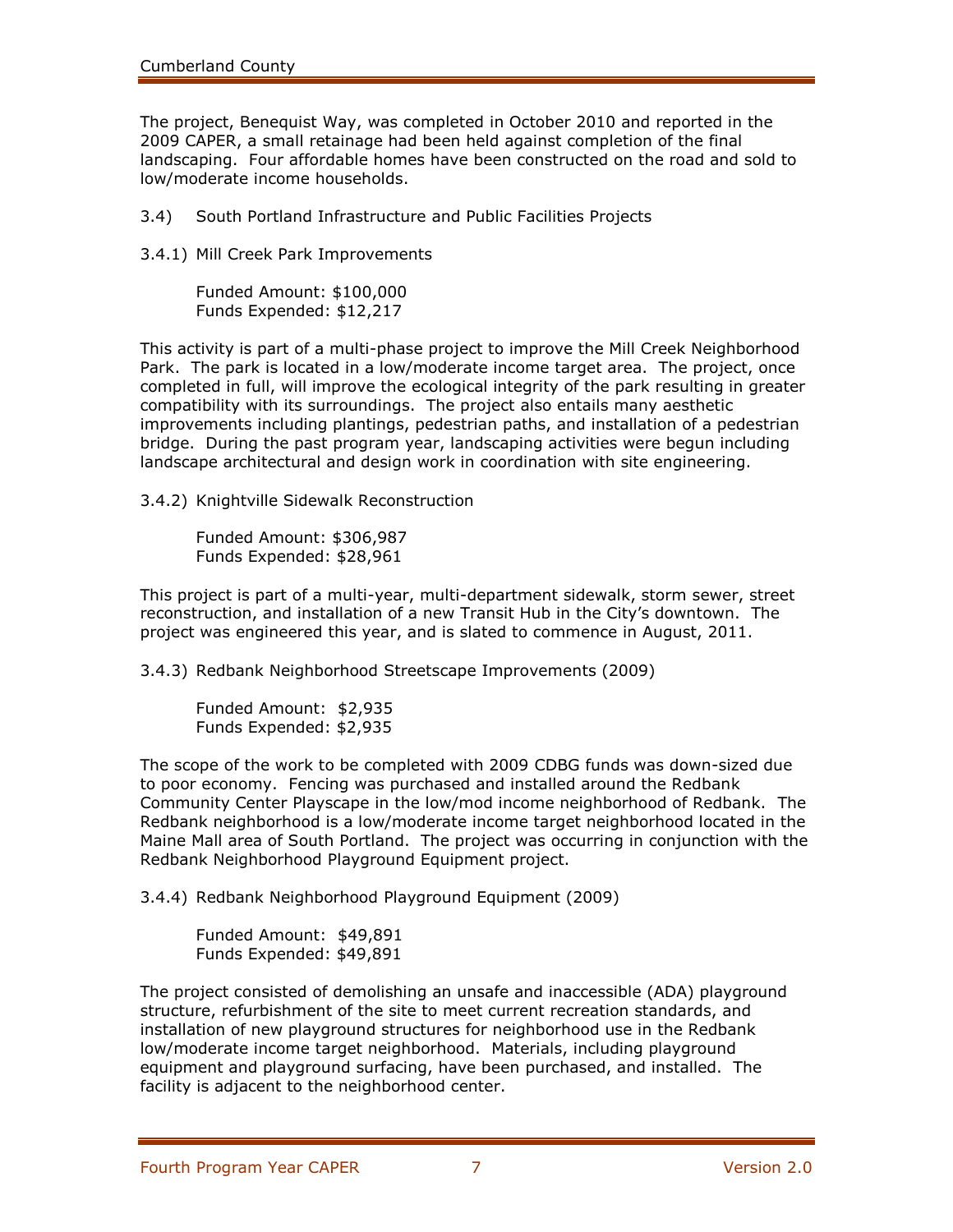3.4.5) Mill Creek Park Benches (2009) Funded Amount: \$5,912 Funds Expended: \$5,912

The South Portland Parks Department purchased four benches for installation within the Mill Creek Park. Two benches were installed during 2010 and the final two benches were installed in early 2011.

3.4.6) South Portland Historical Society Handicapped Accessibility (2009)

Funded Amount: \$18,000 Expended Amount: \$18,000 (all in 2010)

The project, begun in 2009 and completed in 2010, provided parking and handicapped accessibility to the South Portland Historical building (an historic structure) to permit ADA compliant access to the public building.

3.4.7) Hutchins School Renovations (2009)

Funded Amount: \$93,090 Expended Amount: \$27,425 (\$2,649 in 2010)

The Hutchins School is a municipally owned building eligible for listing on the National Register and located in the Ferry Village low/moderate income target neighborhood. The project consists of life safety and handicapped accessibility improvements in the building and restoration of the exterior. The project is currently under contract and work has begun. The project completion date is September 1, 2011.

3.4.8) Mill Creek Park Gazebo (2008)

Funded Amount: \$44,690 Funds Expended: \$44,690 (\$41,877 in 2010)

Installation of a new public gazebo in Mill Creek Park was completed in August 2010. In addition to construction of a new gazebo, work included the demolition and disposal of the aging and structurally unsound gazebo formerly at the site.

3.4.9) Knightville Bus Shelter and Transit Hub (2008)

Funded Amount: \$39,460 Funds Expended: \$39,460 (all in 2010)

Program funds paid for project engineering completed in December 2010. The bus shelter and the Transit Hub will be located in the low/moderate income Knightville/Mill Creek neighborhood. Once completed, the glass enclosed bus shelter will be energy efficient and meet ADA accessibility requirements. The transit hub will have space for three buses concurrently and possible future expansion.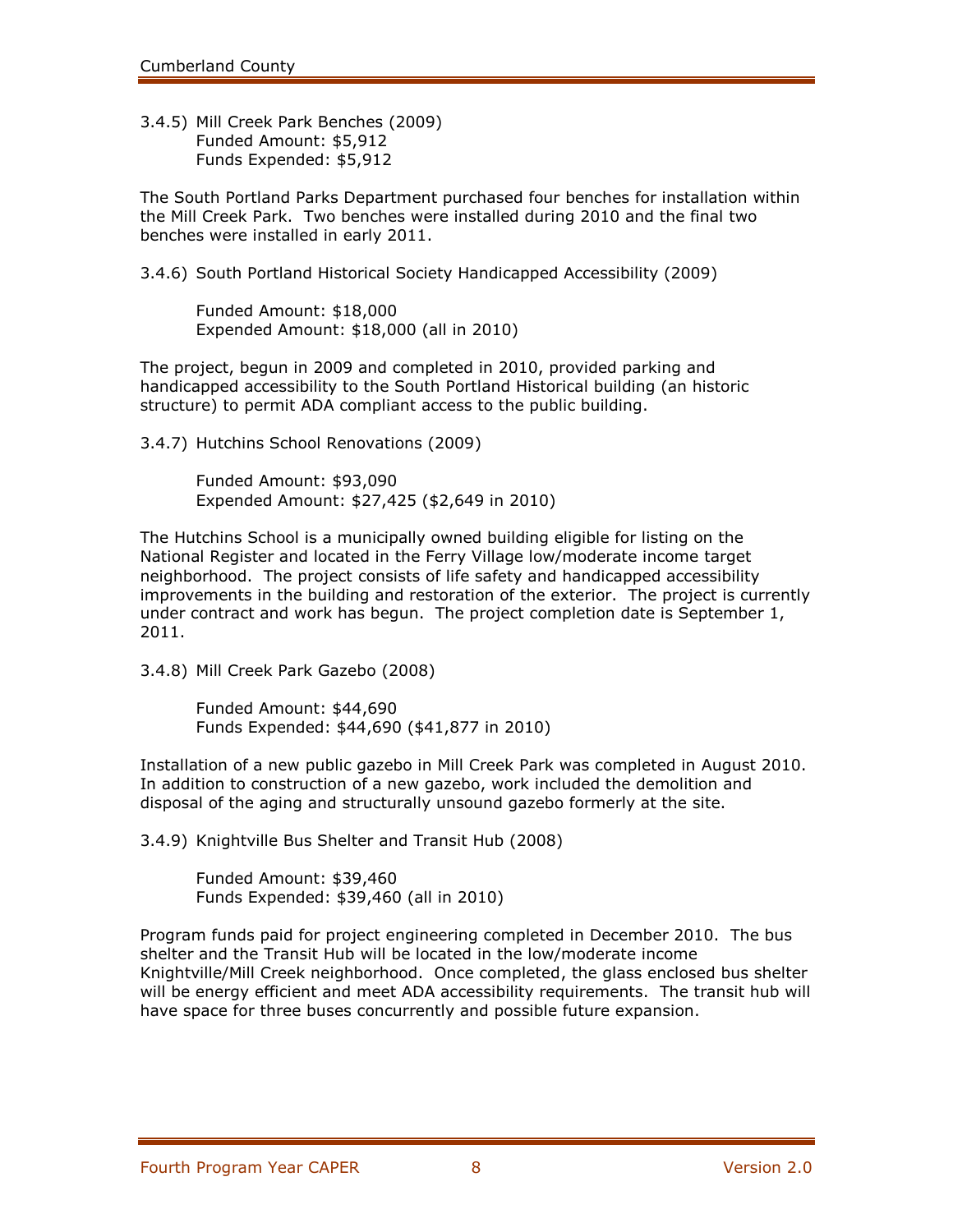#### *4.0) Goal: Provide Access to Public Services Actions: Funding for recreation programming, child care, free bus passes, senior programs, education, abused spouses, and trauma intervention.*

- *4.1) Action – Funding for Recreation Programming, Adults with Developmental Disabilities*
- 4.1.1) Center for Therapeutic Recreation (County-Wide) Funded Amount: \$8,000 Funds Expended: \$8,000

The program provided aquatic recreation sessions to 13 clients from the communities of Cape Elizabeth (2), Falmouth (2), Scarborough (6), Westbrook (1), Windham (1), and Yarmouth (1).

4.1.2) Center for Therapeutic Recreation (South Portland) Funded Amount: \$8,000 Funds Expended: \$7,831

The emphasis is on therapeutic adaptive aquatics for adults with developmental and physical disabilities. The program is now operated under the auspices of the Easter Seals program. Seven severely disabled adults were served during the 2010 program year.

*4.2) Action –Education for non-native English language speakers in South Portland*

English as a Second Language ("21 Club") Funded Amount: \$10,000 Funds Expended: \$0.00

The ESL program is run by the South Portland School Department and is designed to meet five broad program goals: (1) improving students' academic achievement in literacy and math; (2) improving students' health, wellness and social skills; (3) improving students' participation in the arts and their understanding of America's multi-cultural society; (4) improving parents' participation in their children's education; and (5) sustaining the program through partnerships and funding from other organizations. Over the course of the school year, 102 individuals were enrolled in the ESL program. Of the 102 people, 85 (83%) were from households below the 80% of median income threshold. The funds will be drawn down in August 2011.

### *4.3) Action – Scholarship program for City of South Portland recreation programming*

Recreation Scholarship Program Funded Amount: \$10,000 Funds Expended: \$0.00

109 individuals received scholarships enabling them to participate in South Portland's summer recreation programs. All 109 individuals (100%) were from a household at or below the 80% of median income threshold. Funds for the 2011 program year were drawn down July 2011.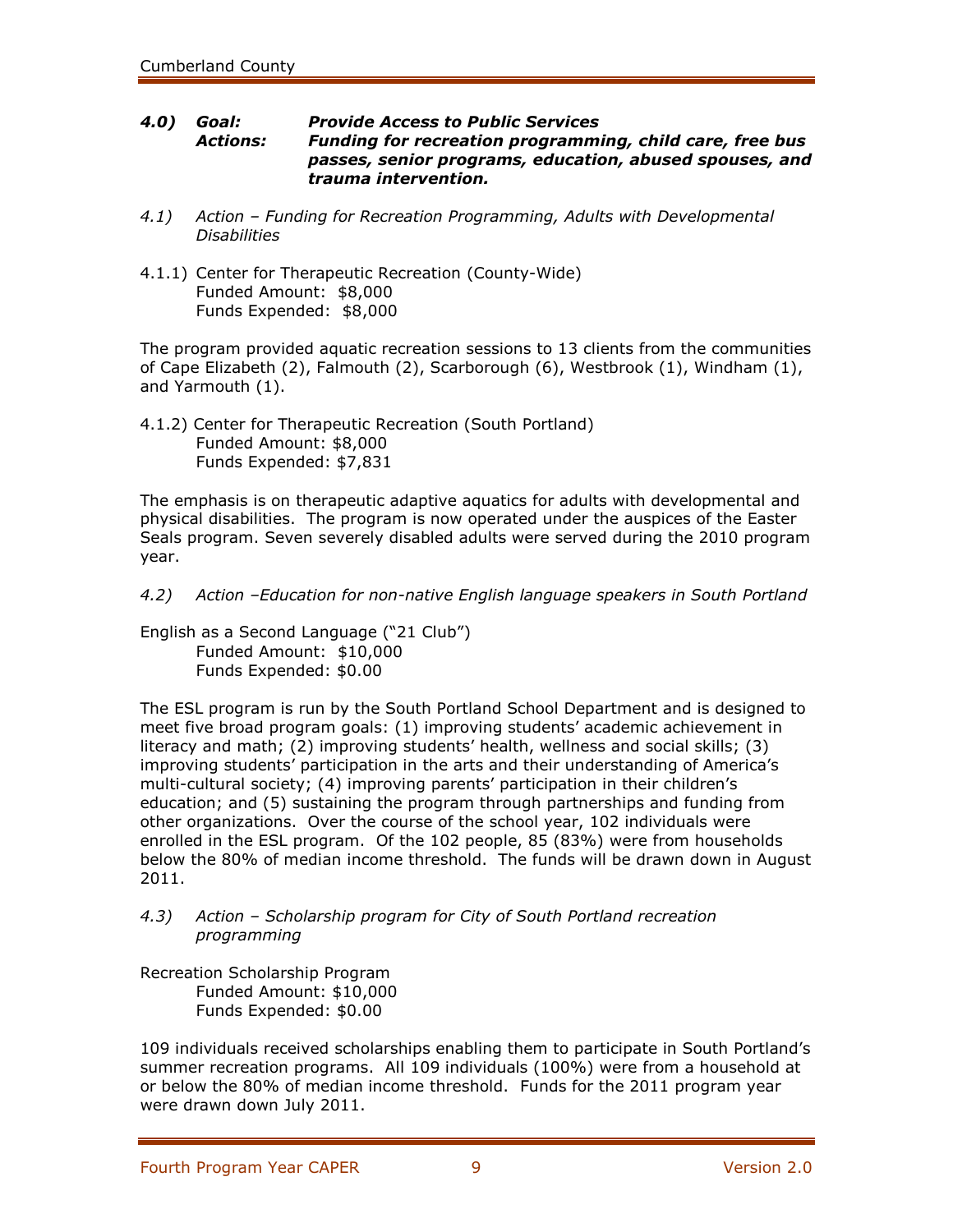*4.4) Action – Expansion of summer child care hours at the Boys & Girls Club of South Portland*

Boys & Girls Club Funded Amount: \$5,000 Funds Expended: \$5,000

These funds were used to expand the Summer Early Care program at the Boys & Girls Club in the Ferry Village. The Club serves the neighborhoods that occupy the boundary areas of census tracts 31 & 32 with 44.87% low/moderate income residents; the exception rule threshold for 2010 is 43% low/moderate income. For the 2010 Summer Early Care program, 655 children were enrolled of which 426 (65%) were from low/moderate income households.

*4.5) Action – Provision of free bus passes in the City of South Portland*

Bus Pass Program

Funded Amount: \$4,000 Funds Expended: \$4,000

The South Portland Bus Service provided 2,890 free bus passes to help 92 low/moderate income residents obtain transportation to work, medical appointments, school and shopping. South Portland Bus Service has worked closely with Ingraham Volunteers, STRIVE, Day One Services, Division for the Blind and Visually Impaired, South Portland General Assistance, and South Portland School Department, as well as other organizations whose clients use public transportation.

- *4.6) Action – Senior Services in the City of South Portland*
- 4.6.1) PROP Senior Companion & Foster Grandparents Funded Amount: \$10,062 Funds Expended: \$7,458

The Foster Grandparents Program assigned senior volunteers to elementary schools to provide valuable academic support that strengthened learning through participation in classroom activities. The Senior Companion Program enabled senior volunteers to visit and provide companionship for other, homebound, seniors. 102 seniors were served through the programs of which 98 (96%) were from a household at or below the 80% of median income threshold.

4.6.2) Southern Maine Agency on Aging – Meals-on-Wheels Funded Amount: \$10,000 Expended Amount: \$8,336

Southern Maine Agency on Aging (SMAA) delivers hot meals to low-income, home bound seniors. During the past year, 13,080 meals were delivered to 124 seniors all of which were at or below 80% of the median income threshold.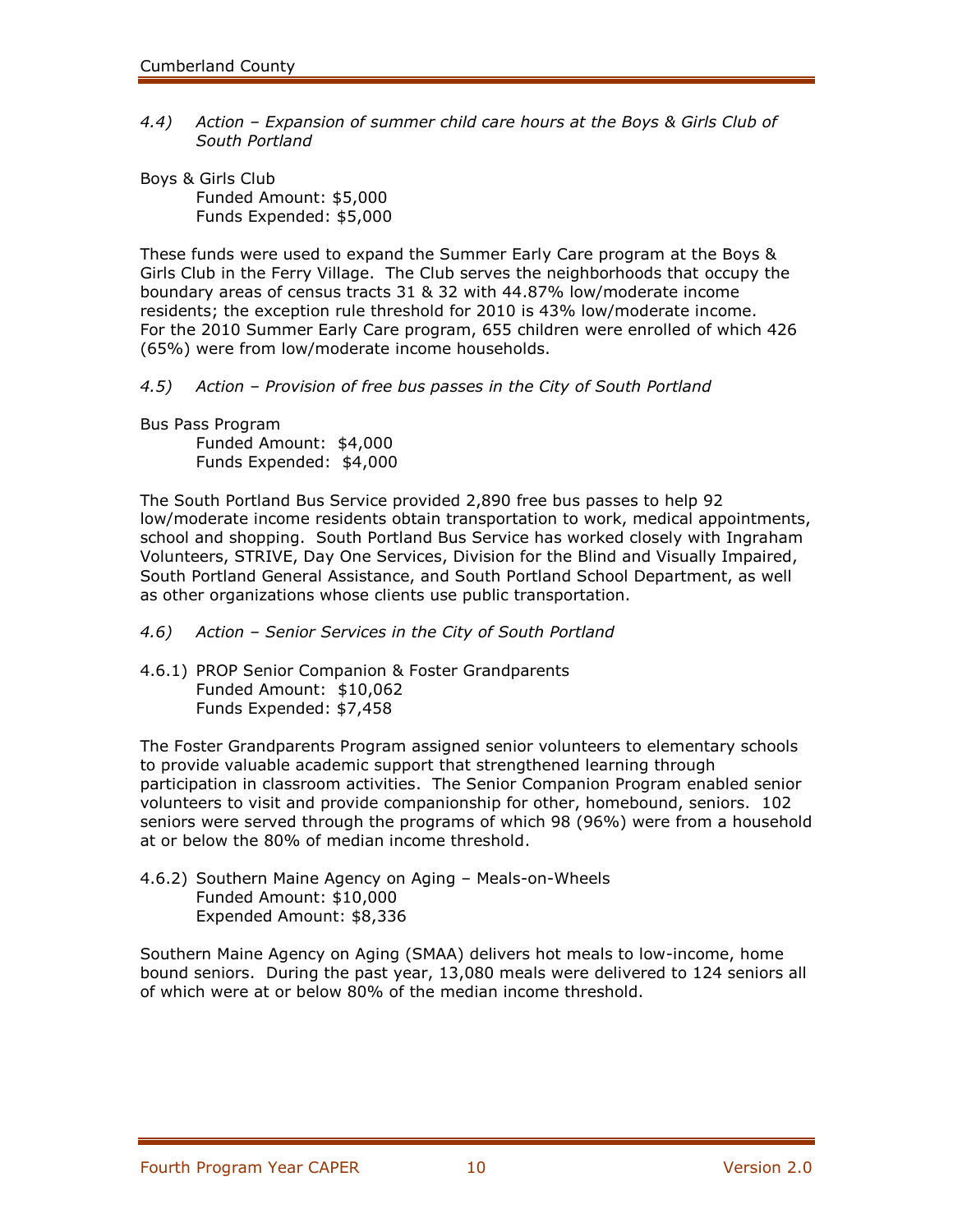4.7) Action – Personnel for low/moderate income neighborhood resource center in *the City of South Portland*

Redbank Community Center – Personnel Funded Amount: \$24,300 Funds Expended: \$0.00

This public service project covers the cost of the personnel for the Redbank Neighborhood Center aka the "Redbank Resource Hub." The hours of the personnel were extended during this past fiscal year, due to the level of need for the neighborhood. The balance of these funds will be drawn down in September & October 2011.

*4.8) Action – Assistance for persons undergoing traumatic events in the City of South Portland*

Community Counseling Services – TIP Program Funded Amount: \$15,000 Funds Expended: \$11,250

The Trauma Intervention Program (TIP) was designed to provide support to South Portland residents in the immediate aftermath of a traumatic event, allowing Police & Fire personnel to focus on and complete their primary duties. 66 residents of the city's low/moderate income target neighborhoods were served.

- *4.9) Action – City of South Portland scholarships for Southern Maine Community College building certification preparatory course*
- Green South Portland Home Energy Auditor Training Scholarships Funded Amount: \$40,000 Expended Amount: \$3,490

Building Science and Energy Auditing scholarships were provided to three individuals from low/moderate income households. The building science and energy auditing class, offered at Southern Maine Community College, was designed to prepare students to pass the BPI Building Analyst certification, the energy auditing professional designation recognized by Efficiency Maine and Maine State Housing. Due to economic circumstances, thus far only three student scholarships have been funded.

### **2. Change As A Result of Experience**

Learning from experience is a critical component of Cumberland County's Community Development program for two important reasons. First, the County's program is the first ever Urban County CDBG Entitlement Program located in New England. Second, the County's program, which is in its fourth year, is relatively new.

Several programmatic changes were instituted after the 2007 program year and then implemented in 2008. These changes included:

- Require 20% cash or in-kind matching funds for community based projects
- Review Planning Grant applications separately from Project Applications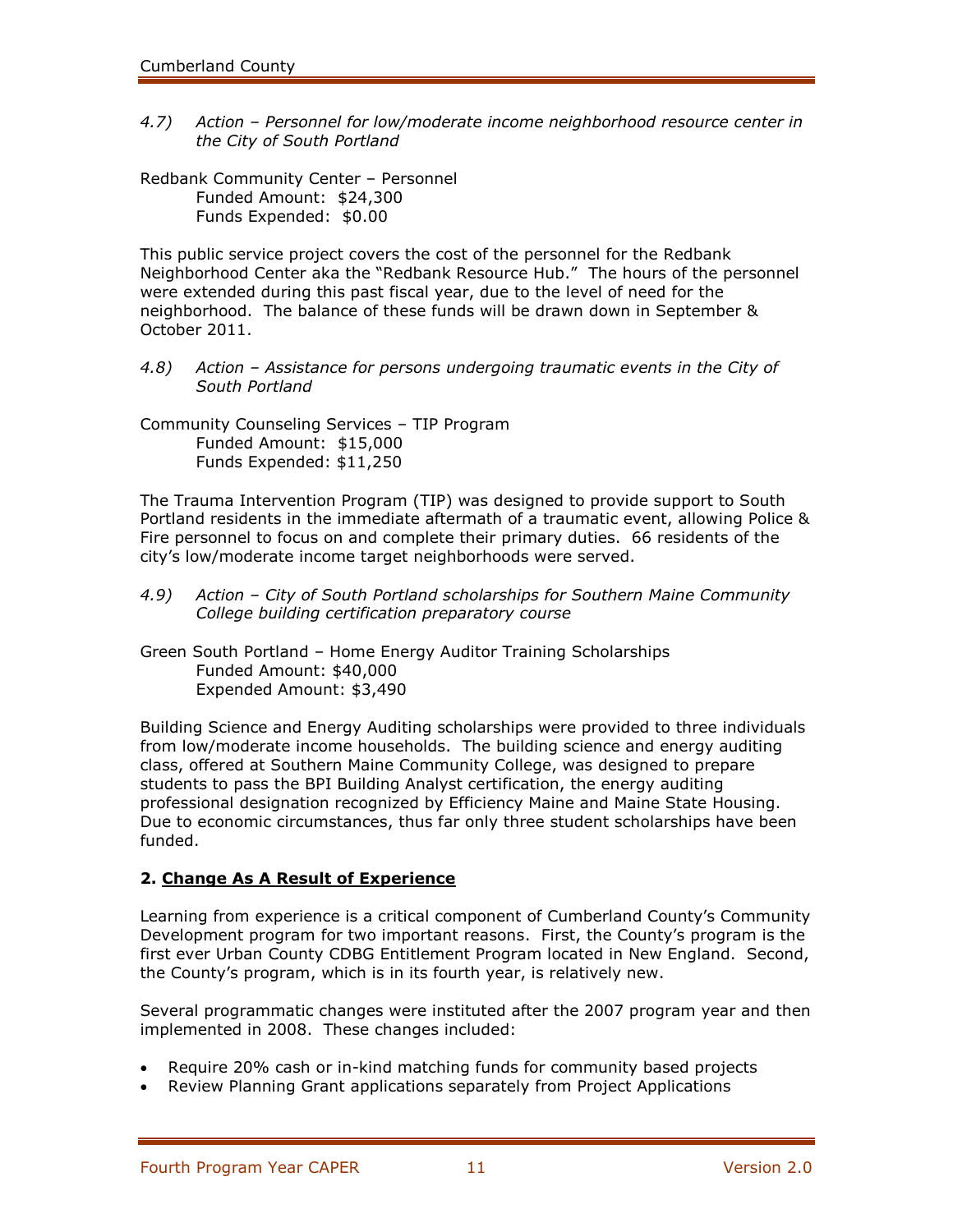- Establish a two-tier application process with pre-applications due 6 weeks prior to final application submission
- Limit applications as follows:
	- o Per community: 2 project grants and 1 planning grant
	- $\circ$  County-Wide: 4 project grants\* and 2 planning grants \*The number of project grants was later changed from 4 to 5
- Require a clear demonstration of financial need with applications
- Require endorsement of applications by elected officials, not simply the Town or City Manager
- Application Review Committee constituted to limit conflicts of interest.

Few substantive programmatic policy changes were implemented from 2008 to 2009, but, beginning with applicants for 2010 program funding, a community "distress score" factor was added to the review of project applications. The distress score provided some advantage during the application review to communities with relatively larger low/moderate income populations. Another program change implemented in 2010 was the adjustment of allowed County project grants from 4 to 5.

An extensive and broad based outreach effort to regional non-profit social service providers was undertaken in late 2010 and early 2011 in order to increase awareness of the County's program and funding opportunities contained therein. The outreach effort was a success resulting in a greater number of social service applications and ultimately a greater number of social service projects awarded funding for the 2011 program year.

New for the 2011 program year was the opportunity for program applicants to meet face-to-face with the Application Review Team to present their projects and answer questions. Applicants had 4-5 minutes each to answer a "master" question formulated by the Application Review Team, to which they were given advanced notice, as well as to answer questions from the ART specific to their projects. All 2011 program year applicants took advantage of the opportunity to present their projects and provided positive feedback about the experience.

### **3. Affirmatively Furthering Fair Housing**

Cumberland County completed its inaugural "Analysis to Impediments to Fair Housing Choice" September 1, 2010 report. The report identified eight impediments to fair housing choice:

- 1) Barriers faced by persons with disabilities
- 2) Lack of awareness of fair housing laws by landlords
- 3) Lack of awareness of fair housing laws and rights granted under the law by renters
- 4) Racial, ethnic and cultural barriers
- 5) Language barriers for immigrants
- 6) Discrimination based on source of income
- 7) Discrimination based on familial status and sex (most often sexual harassment)
- 8) Limited rental & affordable ownership opportunities in many communities of the Cumberland County Entitlement Jurisdiction; opportunities are limited by zoning requirements and other factors.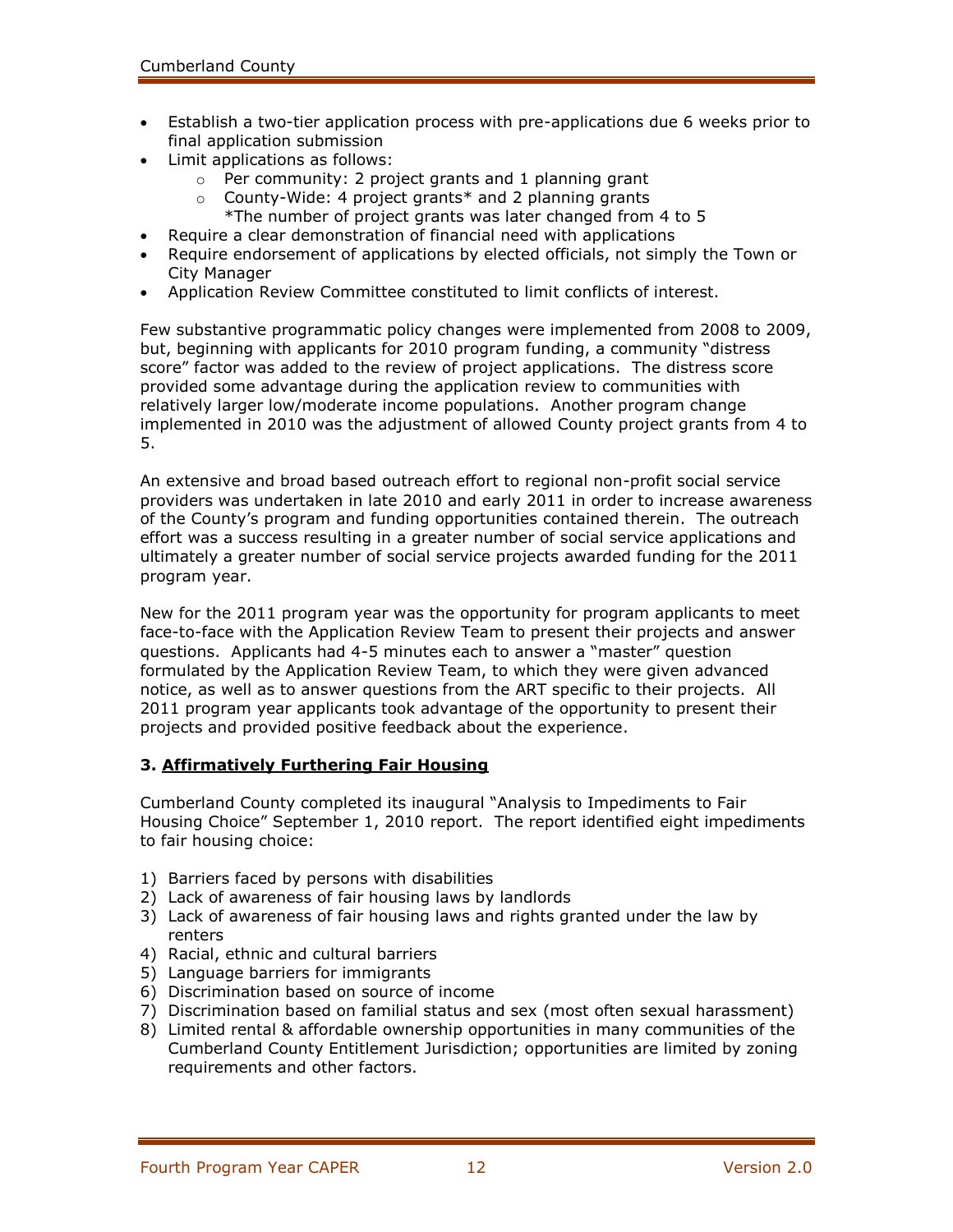Actions taken by the County during the 2010 program year to address the above Fair Housing Choice impediments included the original analysis, educational outreach, and increased funding for affordable housing. Educational outreach was in the form of written materials provided to landlords and tenants reminding them of their respective obligations and rights under non-discrimination law. Written information was provided to landlords and tenants on the provision of reasonable accommodations for persons with disabilities. Brochures outlining the rights of home buyers and renters under non-discrimination, Fair Housing laws were also distributed with special emphasis on distribution within the Cities of South Portland and Westbrook and the larger suburban and rural towns.

The County also continued to expand funding for affordable housing in the region.

Throughout the 2010 program year, the "Analysis" and the issue of Fair Housing became a component of an ongoing dialogue with our member communities. Recognizing the role that financial resources plays in the provision of affordable housing the County spearheaded the development of a HUD HOME Program Consortium. The Consortium, begun in July 2009, aligns all the communities of Cumberland County, including the City of Portland in a partnership to address affordable housing.

The County's Community Development Director and Grants & Special Projects Coordinator played a significant role in procuring a \$1.5 million HUD Sustainable Communities Planning Grant for the region. A major component of the planning program will focus on economic equity, housing choice, and fair housing.

### **4. Actions to Address Obstacles to Meet Underserved Needs**

In every possible program activity, available funding is the primary obstacle to meeting underserved needs. To address this issue Cumberland County joined with the City of Portland and the Town of Brunswick to form the City of Portland/Cumberland County HOME Consortium. The HOME Consortium is bringing approximately \$500,000 in new funds to the region each year to address affordable housing issues. This will also permit a portion of our CDBG resources currently funding housing rehabilitation activities to be realigned to finance public services, public infrastructure, public facilities, downtown revitalization or economic development.

### **5. Leveraging Resources**

The Cumberland County Community Development program leveraged the following resources in 2010:

Regional Housing Rehabilitation Program - \$203,727 Alpha One, Critical Access Ramp Program - \$2,792 Town of Sebago Weatherization Program - \$6,055.28 Gorham – Village Sidewalk Reconstruction - \$96,014 Naples - Beach, Bath House - \$22,933 Westbrook – Wescott Community Center - \$47,100 Yarmouth – Bartlett Circle Community Center - \$170,000 South Portland – South Portland Housing Authority Trail Access - \$46,925

### **Total Funds Leveraged - \$595,546**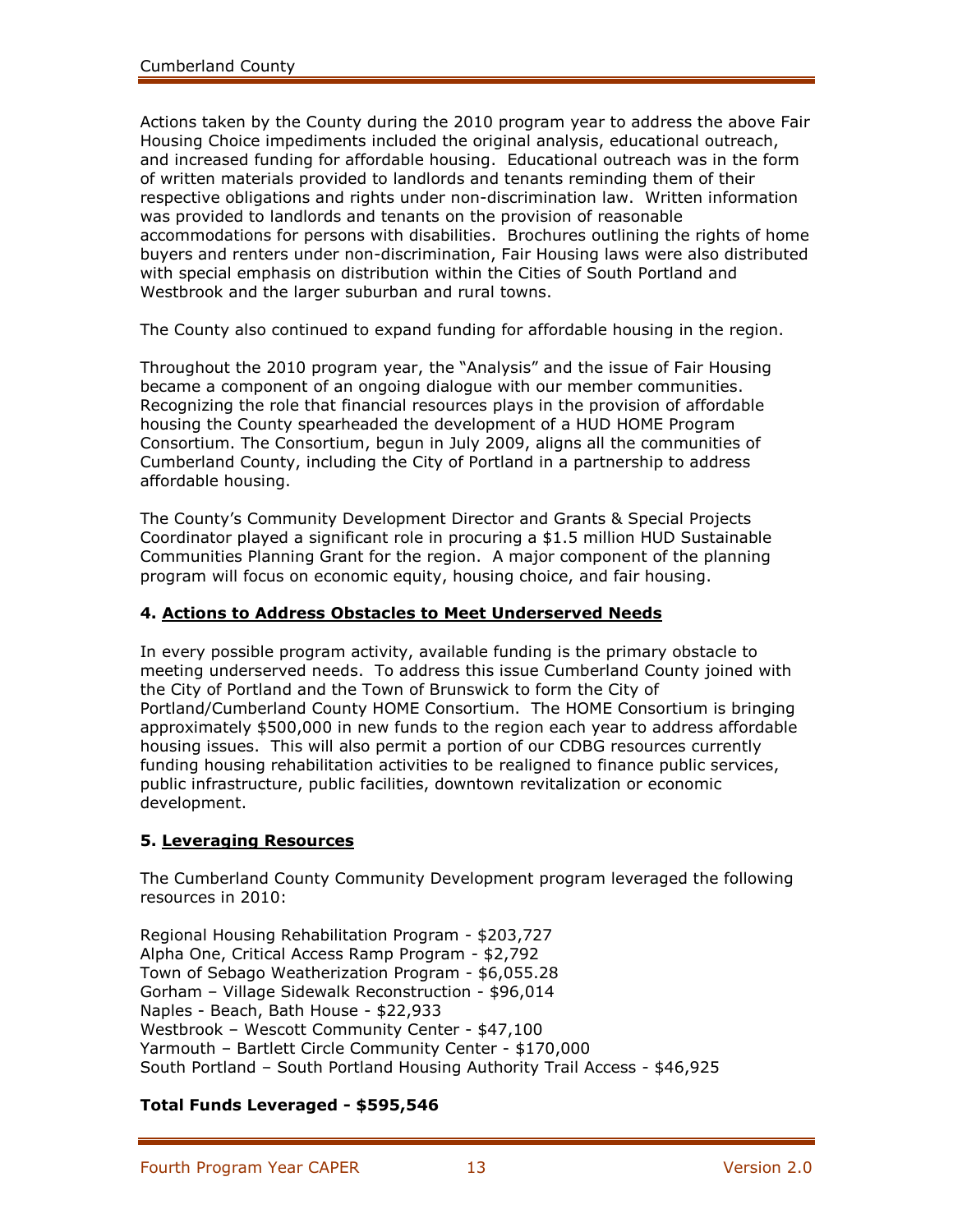Although the decision was made locally by the County's Municipal Oversight Committee to require a 20% matching for community-based projects, there are no HUD "matching requirements" that the County must satisfy for the CDBG program. Match is required for the HOME program.

### **Managing the Process**

1. Describe actions taken during the last year to ensure compliance with program and comprehensive planning requirements.

#### **Program Year 4 CAPER Managing the Process response:**

As outlined in the 5-year Consolidated Plan and 2010 Annual Action Plan, the Cumberland County Community Development Office is the lead agent for the implementation of the CDBG program. The Office coordinates the effort with an Oversight Committee composed of one representative of our 25 member communities. The County Commissioners are the County's legislative body and hold ultimate authority over the program's operation.

The selection of projects and activities to receive funding followed the plan and process outlined in the 2010 Annual Action Plan. All projects and activities address one of three primary objectives: (1) Suitable living environments; (2) decent housing; and (3) economic opportunity. All projects and activities address one of three outcomes: (1) Improve availability/accessibility; (2) improve affordability; and/or (3) improve sustainability.

# **Citizen Participation**

- 1. Provide a summary of citizen comments.
- 2. In addition, the performance report provided to citizens must identify the Federal funds made available for furthering the objectives of the Consolidated Plan. For each formula grant program, the grantee shall identify the total amount of funds available (including estimated program income), the total amount of funds committed during the reporting period, the total amount expended during the reporting period, and the geographic distribution and location of expenditures. Jurisdictions are encouraged to include maps in describing the geographic distribution and location of investment (including areas of minority concentration). The geographic distribution and expenditure requirement may also be satisfied by specifying the census tracts where expenditures were concentrated.

\*Please note that Citizen Comments and Responses may be included as additional files within the CPMP Tool.

Program Year 4 CAPER Citizen Participation response:

### **1. Citizen Comments**

No comments received.A notice of the 15-day CAPER comment period was posted in the September 6, 2011 Portland Press Herald. An outline of the report was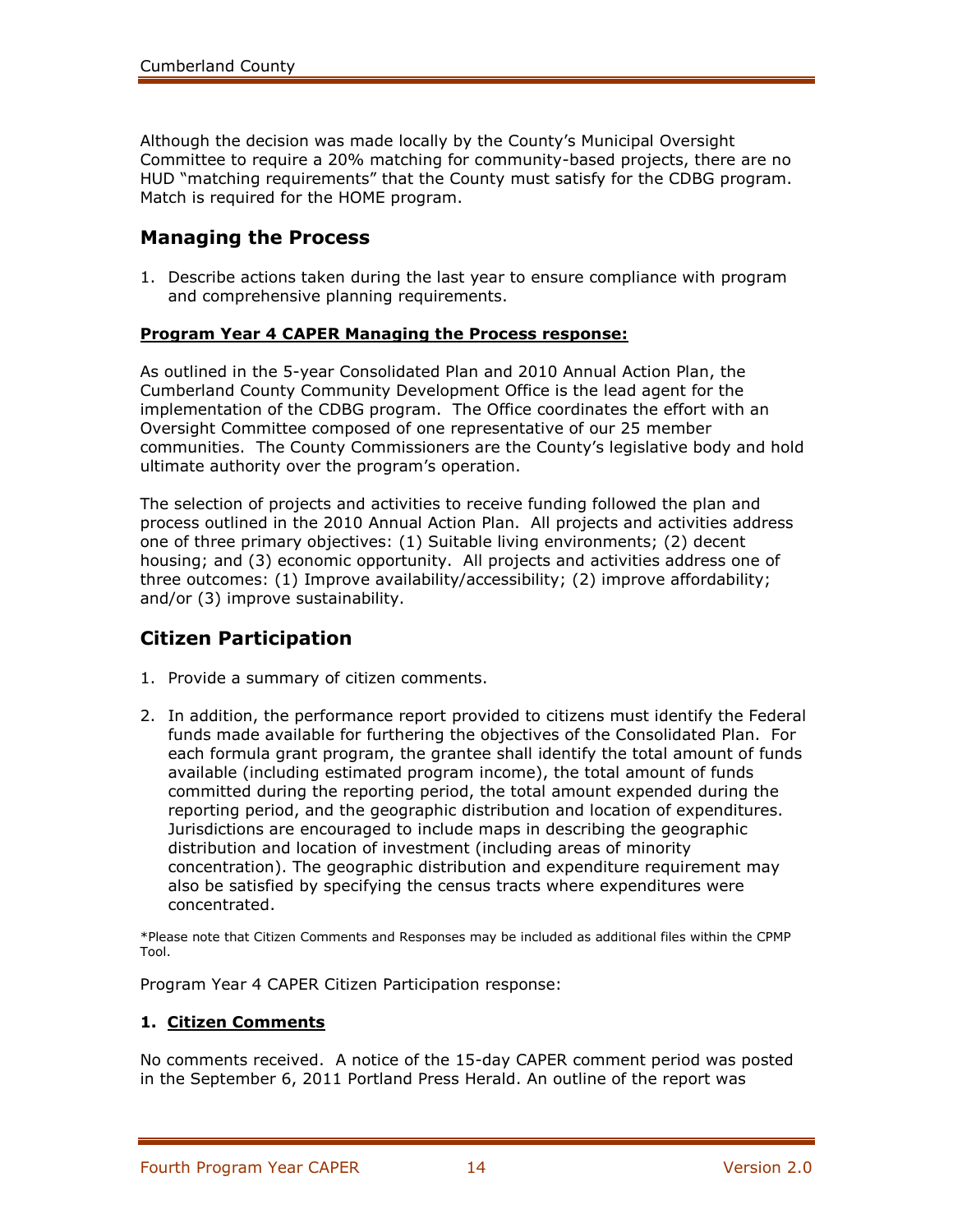presented at the September 12, 2011 County Commissioner's meeting and the September 14, 2011 Municipal Oversight Committee meeting.

### **2. Identified Federal Funds**

2009 CDBG Allocation - \$1,476,223 2009 CDBG Allocation - Total Funds Committed - \$1,471,300 2009 CDBG Allocation - Total Funds Drawn Down - \$1,058,592 Total Funds Expended in 2010- \$ 357,583 2010 CDBG Allocation - \$1,849,093 2010 CDBG Allocation - Total Funds Committed - \$1,842,956 2010 CDBG Allocation - Total Funds Drawn Down - \$ 993,646 Total Funds Expended in 2010- \$ 993,646 Program Income - \$49,500 PI Committed - \$49,500 PI Expended - \$49,500 Location of expenditures for 2010 1) Town of Bridgton Program Administration - \$40,000 Critical Access Ramp, 1 project - \$6,408 Single Family Housing Rehabilitation (2) - \$15,139 Inflow-Infiltration Project - \$8,156 Sewer, Leach Field Project Final Payment - \$81,852 2) Cape Elizabeth Single Family Housing Rehabilitation - \$8,551 3) Town of Casco Kitchen Renovation at Community Center - \$22,983 Single Family Housing Rehabilitation - \$1,058 4) Town of Freeport Freeport Community Services Building Renovation - \$5,349 Housing Replacement - \$33,301 Single Family Housing Rehabilitation – \$10,595 Historical Society Planning - \$15,000 5) Town of Gorham Village Sidewalk Reconstruction - \$150,000 (to be paid August 2011) Single Family Housing Rehabilitation (2) - \$18,446 6) Town of Gray Monument Square Planning - \$20,000 Single Family Housing Rehabilitation - \$3,903 Façade Improvement Program - \$428.00 7) Town of Harpswell Housing Weatherization - \$10,000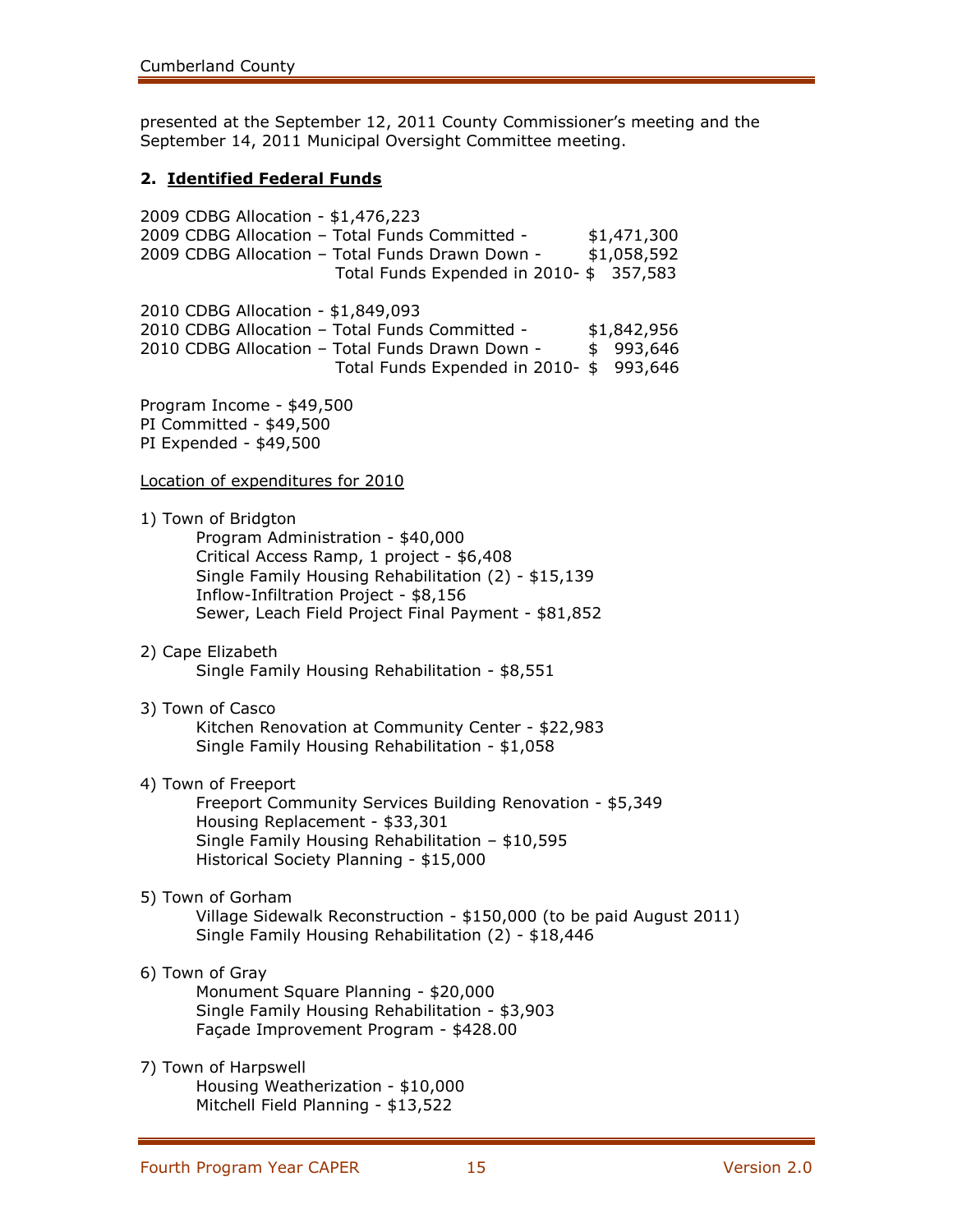Benaquest Way, Road to Affordable Housing Subdivision - \$2,000 (final payment on \$40,000 grant) 8) Town of Harrison Playground Improvements - \$20,000 9) Town of Naples Town Beach Bath House - \$56,000 Critical Access Ramp, 1 project - \$2,239 Single Family Housing Rehabilitation (3) - \$22,008 10) Town of New Gloucester Water Line Planning - \$4,500 Single Family Housing Rehabilitation - \$1,764 11) Town of Sebago Home Weatherization for Elderly - \$16,697 Critical Access Ramp, 1 project – \$4,437 Food Pantry – Final Payment - \$4,438 12) City of South Portland Program Administration - \$59,537 Mill Creek Park 2010 - \$12,217 2009 - \$5,912 2008 - \$41,877 Knightville Sidewalk Reconstruction - \$28,961 Home Energy Audits and Weatherization 2010 (5) - \$23,297 2009 (20) - \$14,258 Fort Preble Restoration Planning - \$1,065 Library (primary location) Site Planning - \$2,662 Redbank Streetscape Improvements - \$2,935 Redbank Playground Equipment - \$49,891 Former Hutchins School Renovations - \$2,649 Historical Society Handicap Accessibility - \$18,000 E St LLC Condominiums - \$500 Knightville Neighborhood Bus Shelter - \$39,460 Various Public Service Activities 2010 - \$47,365 2009 - \$52,121 2008 - \$13,954 13) Town of Standish Mill Street Park, Steep Falls Neighborhood - \$4,620 Critical Access Ramp, 1 project – \$4,419 14) City of Westbrook Westcott Community Center Renovations - \$212,400

Highland Lake Grange Renovations - \$13,586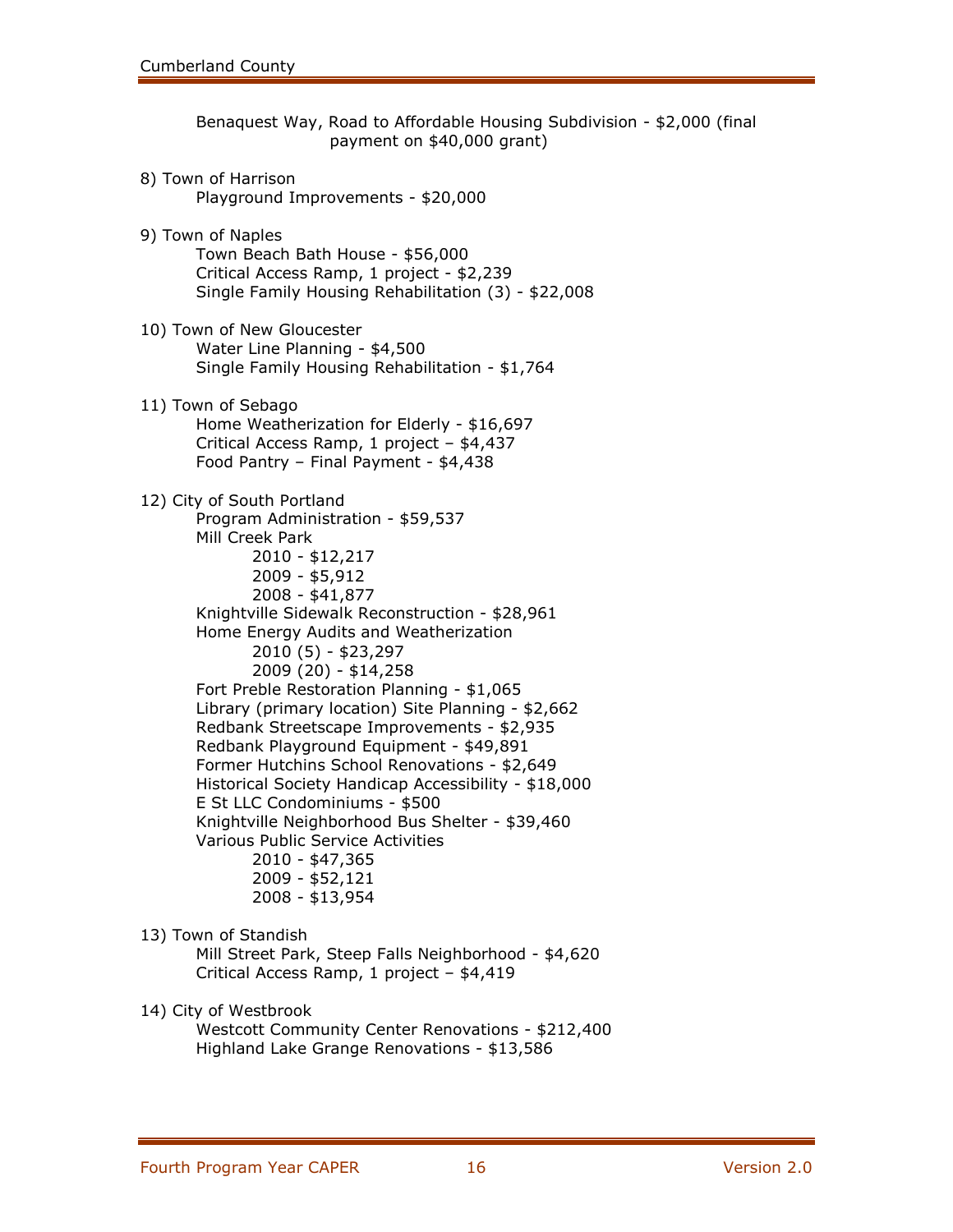15) Windham

Critical Access Ramp – 1 project - \$5,041 Multi-Family Housing Rehabilitation - \$17,923 Single Family Housing Rehabilitation - \$10,544

16) Town of Yarmouth

Bartlett Circle Community Center - \$165,000 Handicap Access Ramp, 1 project - \$5,030

17) Regional Activities Program Administration - \$105,291 Center for Therapeutic Recreation - \$8,000 Global Engagement Planning – \$2,984

# **Institutional Structure**

1. Describe actions taken during the last year to overcome gaps in institutional structures and enhance coordination.

### **Program Year 4 CAPER Institutional Structure response:**

The Cumberland County Community Development program, in its fourth program year, is still relatively new. While some modest changes have already been made to the program application and review process no significant changes have been made or proposed to the program's institutional structure.

The County's Community Development Office is an integral partner in the City of Portland/Cumberland County HOME Program Consortium. This initiative has led to significantly enhanced cooperation among Consortium members.

With the initiation of the new Homelessness Prevention Rapid Re-Housing Program the County continues to work more cooperatively with the City of Portland and the State Homelessness Prevention Programs.

# **Monitoring**

- 1. Describe how and the frequency with which you monitored your activities.
- 2. Describe the results of your monitoring including any improvements.
- 3. Self Evaluation
	- a. Describe the effect programs have in solving neighborhood and community problems.
	- b. Describe progress in meeting priority needs and specific objectives and help make community's vision of the future a reality.
	- c. Describe how you provided decent housing and a suitable living environment and expanded economic opportunity principally for low and moderate-income persons.
	- d. Indicate any activities falling behind schedule.
	- e. Describe how activities and strategies made an impact on identified needs.
	- f. Identify indicators that would best describe the results.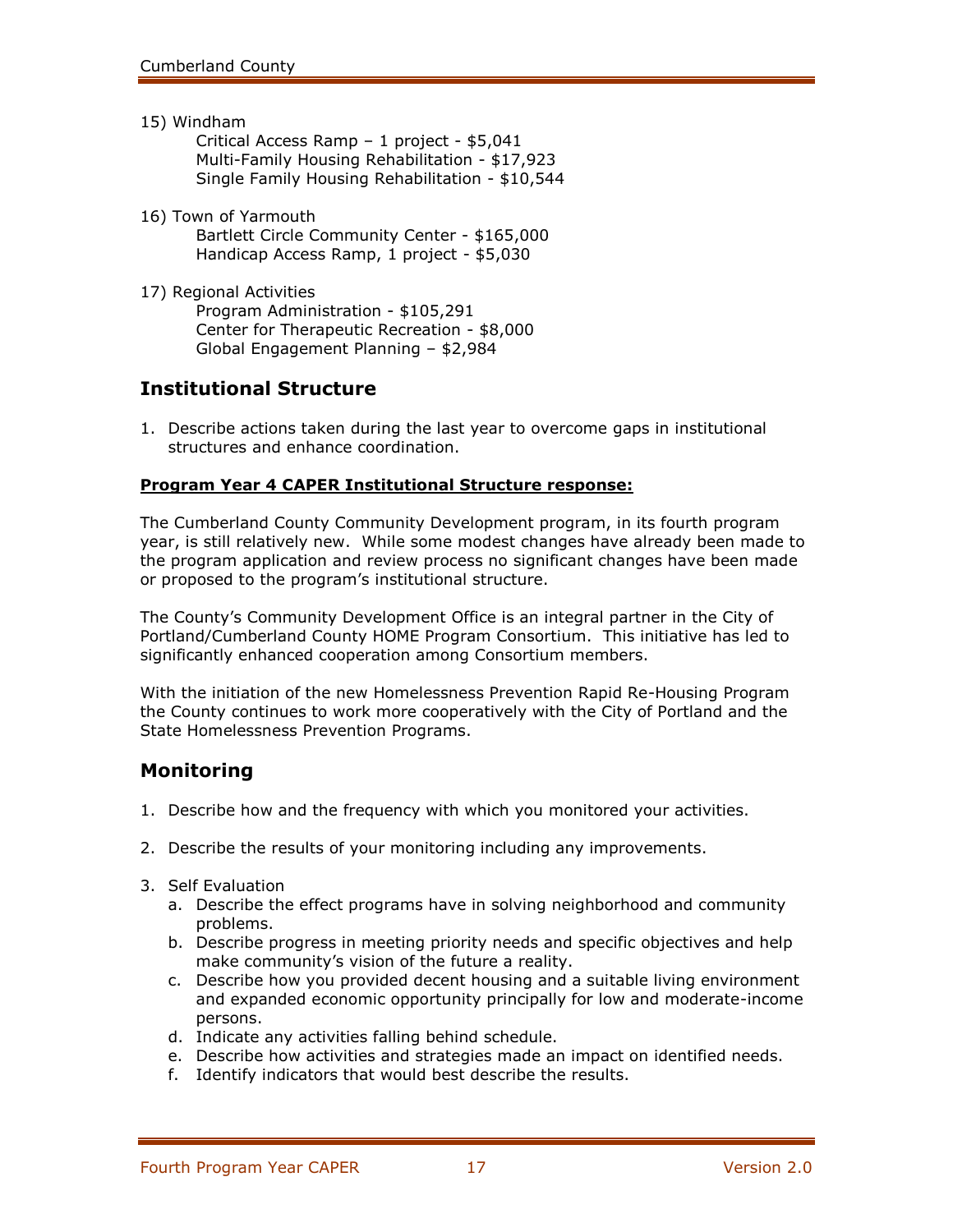- g. Identify barriers that had a negative impact on fulfilling the strategies and overall vision.
- h. Identify whether major goals are on target and discuss reasons for those that are not on target.
- i. Identify any adjustments or improvements to strategies and activities that might meet your needs more effectively.

### **Program Year 4 CAPER Monitoring response:**

#### **1. Describe how and the frequency with which you monitored your activities**

Monitoring of projects and activities was conducted on a frequent and regular basis:

- 1.1) The Alpha One Critical Access Ramp program was monitored on June 8, 2011. All client files, financial records and program documents were thoroughly examined. The project completed during the 2009 program year was visited while construction was in progress.
- 1.2) The Regional Housing Rehabilitation Program was formally monitored on June 13, 2011. Each project file was thoroughly examined. Individual project sites were visited every month throughout the year for a random assessment of program operations. Three projects were reviewed at initial inspection, during construction and upon completion.
- 1.3) The Town Sebago Home Weatherization Program was monitored on April 10, 2011. Every project file was thoroughly examined and every project site was visited and inspected. The Town's progress on its ongoing planning grant and handicap accessibility project was reviewed.
- 1.4) Community visits were made to The Town of Bridgton to support their Economic/Community Development Director and review projects in 2010 on July 9, July 30, and October 21 and in 2011 on March 13 and May 26.
- 1.5) South Portland's activities are overseen by its professional Community Development Director. Public facilities and infrastructure projects are regularly monitored and inspected by the City's Public Works Department. The County Community Development Director visited project sites in South Portland on May 29, 2011 and monitored the program on June 1, 2011. The County CD Director meets with the City of South Portland quarterly and communicates regularly by phone and e-mail.
- 1.6) Community site visits were conducted for ongoing projects in Casco, Freeport, Gorham, Freeport, Naples, Standish (Steep Falls Neighborhood), Westbrook and Yarmouth. The County's Community Development Director was present at pre-construction, construction inspection and fund draw down meetings for community facility/infrastructure projects in Freeport, Gorham, Naples, Westbrook and Yarmouth.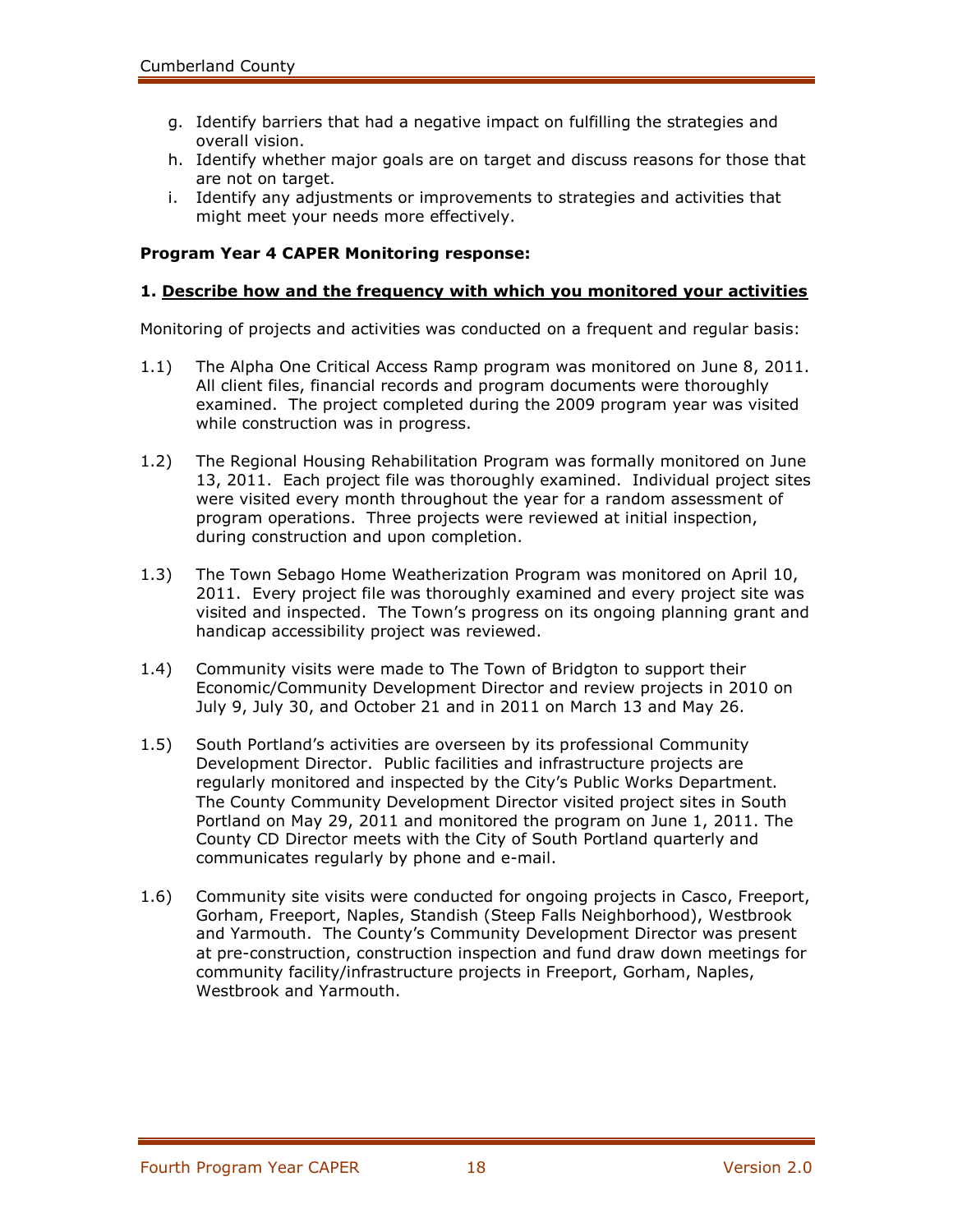### **2. Describe the results of your monitoring including any improvements**

Monitoring revealed that programs are being well managed. Suggestions made to the City of South Portland to improve operations are being implemented including expanding the work hours of their Community Development Assistant.

### **3. Self Evaluation**

### **3a. Describe the effect programs have in solving neighborhood and community problems.**

In its fourth year the County Community Development program has now completed a number of projects that address community problems. Public facility and infrastructure projects include:

- 1. The new food pantry, clothing closet and warming hut in Sebago. The final payment for this project was made in the 2010 program year.
- 2. New Bath House at Naples' Town Beach. This facility is coupled with the new Singer Community Center located directly across from it (Rt. 302) providing much improved facilities for the town.
- 3. New community playground on Mill Street in the Steep Falls Village neighborhood of Standish. This neighborhood did not have any recreational or playground facilities.
- 4. Long anticipated repairs and upgrades to the failed septic/leach fields that serve downtown Bridgton were completed in October 2009, with final payment made in the 2010 program year
- 5. Completion of new sidewalks in Gorham Village, Gorham. This is a major upgrade in this compact, well-populated village
- 6. Renovation and expansion to the Bartlett Circle Senior Housing Community Center, Yarmouth. This represents a significant and necessary upgrade for this affordable senior housing community.
- 7. The installation of new windows and doors at the Wescott Community Center in Westbrook. Without these improvements the facility would be too costly to heat. The facility represents a significant upgrade in the provision of social and recreational services for low income residents of Westbrook.

The City of South Portland continues to address its communities' needs through a number of neighborhood projects including:

- 1. Extensive improvements to Mill Creek Park.
- 2. Sidewalk reconstruction and streetscape improvements in the Knightville and Redbank target neighborhoods.
- 3. Construction of the Knightville Bus Shelter and design of the Knightville Transit Hub.
- 4. Renovations to the former Hutchins Elementary School.
- 5. Handicapped accessibility to the South Portland Historical Society.

Types of housing projects completed throughout Cumberland County include housing rehabilitation, handicap access ramps, and home replacement and weatherization. The homeless prevention project, now funded by Homelessness Prevention Rapid Re-Housing (HPRP) program funds has been extremely successful at reducing the number of non-Portland Cumberland County residents migrating to Portland's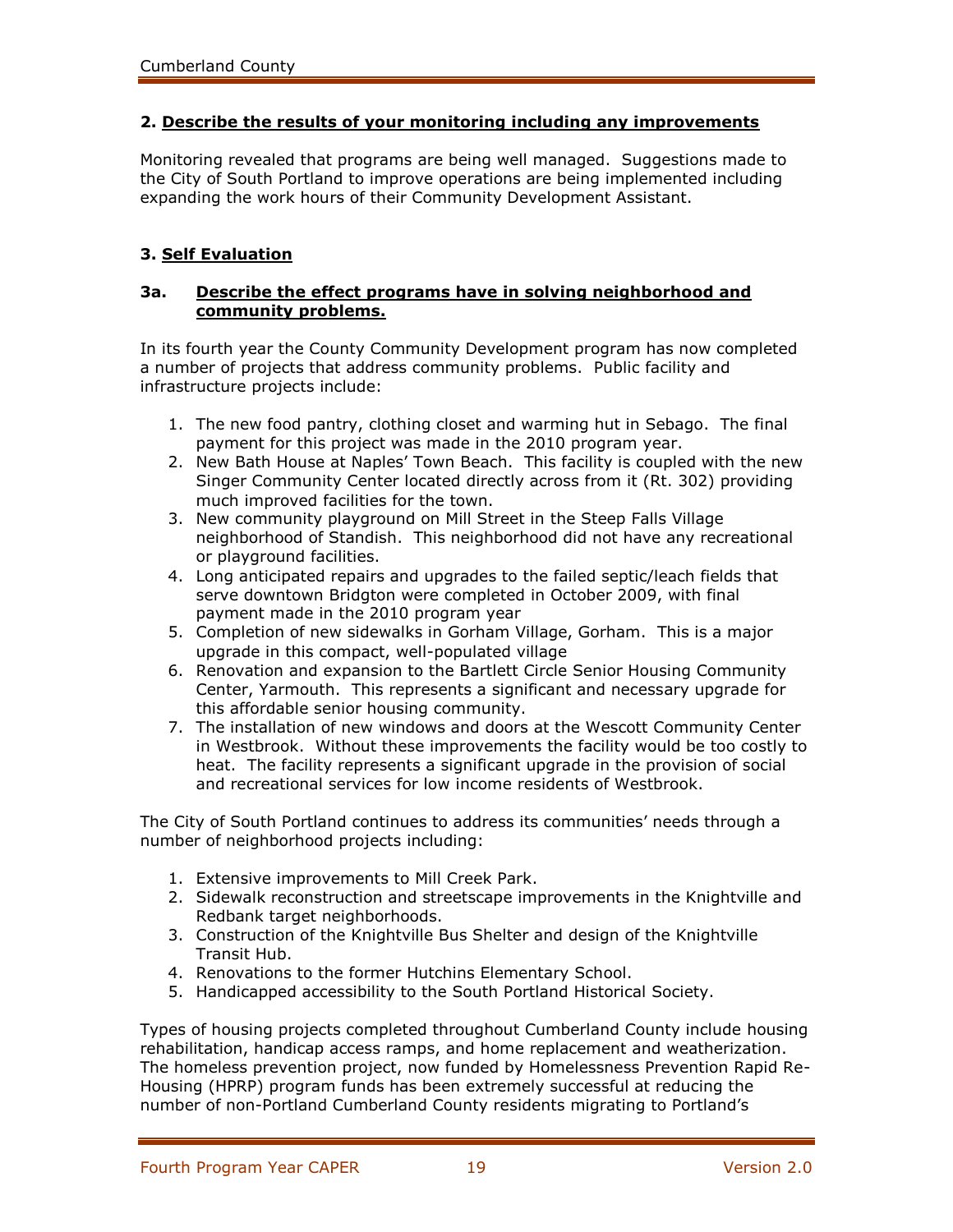homeless shelter system. The road serving Harpswell's new affordable housing subdivision facilitates home ownership for families that otherwise would not have such opportunities.

The City of South Portland in partnership with Green South Portland/Warm Home Cool City has been proactive in increasing home energy efficiency of low/moderate income households thereby reducing energy costs and enabling many, often elderly, residents to live somewhat more comfortably through Maine's long winters. Home weatherization projects such as purchase and installation of furnaces/burners and of home "envelope" insulation have been completed in homes for which standard winterization practices would not have been effective as stand-alone activities.

Social service activities were widely supported by the City of South Portland. Lowincome elderly residents were aided through PROP's Senior Companion and Foster Grandparents program and Southern Maine Agency on Aging's Meals-on-Wheels program. South Portland's Transportation Department provided free bus passes enabling residents to travel to work, school, doctor's appointments, and shopping. The School Department ran an English-as-a-Second-Language (ESL) program for immigrants improving their ability to assimilate into U.S. culture while also providing an opportunity to share aspects of their native cultures. The Boys and Girls Club Early Care Program meant working parents wouldn't have to cut back on work hours to care for their children during the summer. Handicapped adults were able to engage in aquatic physical recreation under close supervision though the Center for Therapeutic Recreation. Residents undergoing a traumatic event received support from the Community Counseling Center. Residents of the Redbank neighborhood benefited from the support services offered through the Redbank Resource Hub.

### **3b. Describe progress in meeting priority needs and specific objectives and help make community's vision of the future a reality.**

Housing rehabilitation was and is a priority need. Twenty-one housing projects were completed through the Regional Rehabilitation Program, two through the Freeport Rehab/Replacement Program, and six through the Alpha One Critical Access Ramp Program during the fourth program year.

Community facilities have been a major component of the County CD program. Projects in Sebago (food pantry), Standish (Steep Fall Village – playground), and Harrison (basketball court) were largely completed last program year with final payments made in 2010. Facilities completed in the 2010 program year include the bath house at the Naples Town Beach; Bartlett Circle Senior Housing Community Center in Yarmouth; and new sidewalks in the Gorham Village (payment to be made late July/early August 2011).

The City of South Portland is working diligently to improve the streetscape, sidewalks and community park spaces. The overall theme is to foster continued community improvement and pedestrian oriented neighborhoods. A major sidewalk, curb reconstruction, storm drainage, road reconstruction, handicap access and transit facility project is currently under construction. CDBG funds are targeted toward the sidewalk, handicap access and transit facility components.

The new Homeless Prevention Rapid Re-housing program is making great strides in preventing homelessness and assisting those that are in locating and paying for housing.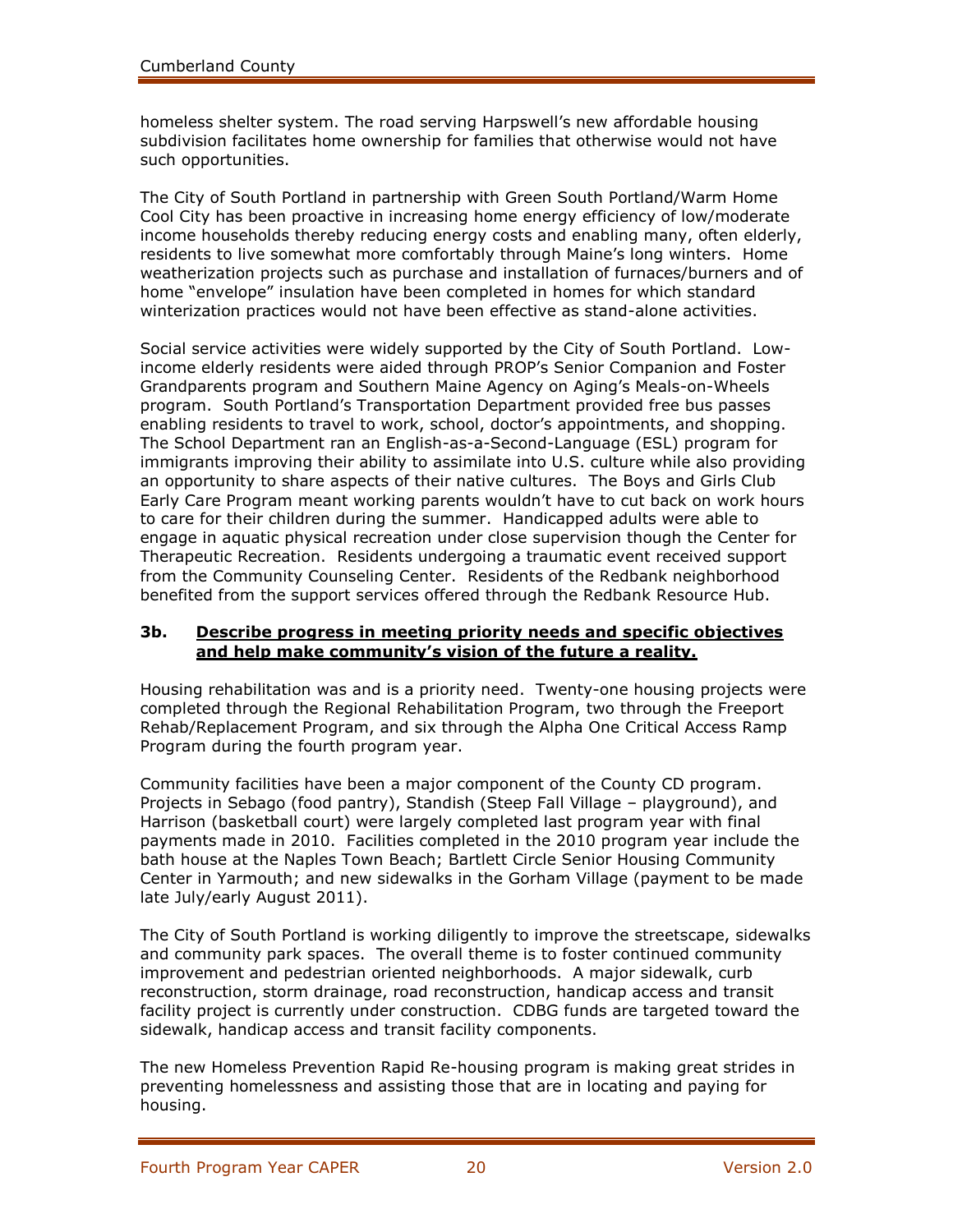### **3c. Describe how you provided decent housing and a suitable living environment and expanded economic opportunity principally for low and moderate-income persons.**

The 2010 program completed 21 housing rehabilitation projects (40 housing units), 6 critical access ramp projects, and 6 weatherization projects (Harpswell, 1; Sebago, 5). The City of South Portland completed 21 audits and 2 weatherization projects and winterization projects. These activities brought significant and lasting improvements to the living environments of the affected low/moderate income households*.* 

The Benequist Way road construction project in Harpswell supports homeownership for low/moderate income households. The County is also using HOME funds, reported in the CAPER of the City of Portland, for housing rehabilitation and homeownership assistance.

To date, the County program has not engaged in direct economic development activities. Given our limited CDBG resources and the complication of managing CDBG funded economic development, funds for job creation activities were not allocated in 2010.However, the program has funded three projects aimed at downtown revitalization: Gray (façade improvements, sidewalks, streetscape improvements); Gorham (Village sidewalk improvements); and Bridgton (sewage treatment/septic field reconstruction & façade improvements). These activities will lead to long-term benefits to the economic and environment of these communities.

The City of South Portland has not utilized CDBG funds for direct economic development activities. It has supported housing rehabilitation and homeownership assistance activities, and is currently re-constructing sidewalks in the Knightville neighborhood.

The County program has engaged in serious discussion concerning the utilization of CDBG funds for direct job creation activities. These discussions will continue as we development our 2012-2016 Five-Year Consolidated Plan.

### **3d. Indicate any activities falling behind schedule**

Cumberland County:

- 1. The Gray Village Revitalization project initially funded at \$200,000 in 2009 has been cancelled. The project had two components – \$100,000 for public infrastructure & \$100,000 for private property improvements. The funds have been re-allocated in 2011 with \$154,000 being distributed back to the Town of Gray for sidewalk reconstruction from Rt. 115 north along the east side of Main Street to the new Town Offices at the Pennell Institute. This project is scheduled for construction in September 2011 bringing this funding well up-to-date.
- 2. The completion of the kitchen facility at the Casco Community Center was plagued by poor contractor performance, a minor theft, and fraud. The remainder of the project has been re-bid, July 2011. Completion is anticipated by December 1, 2011.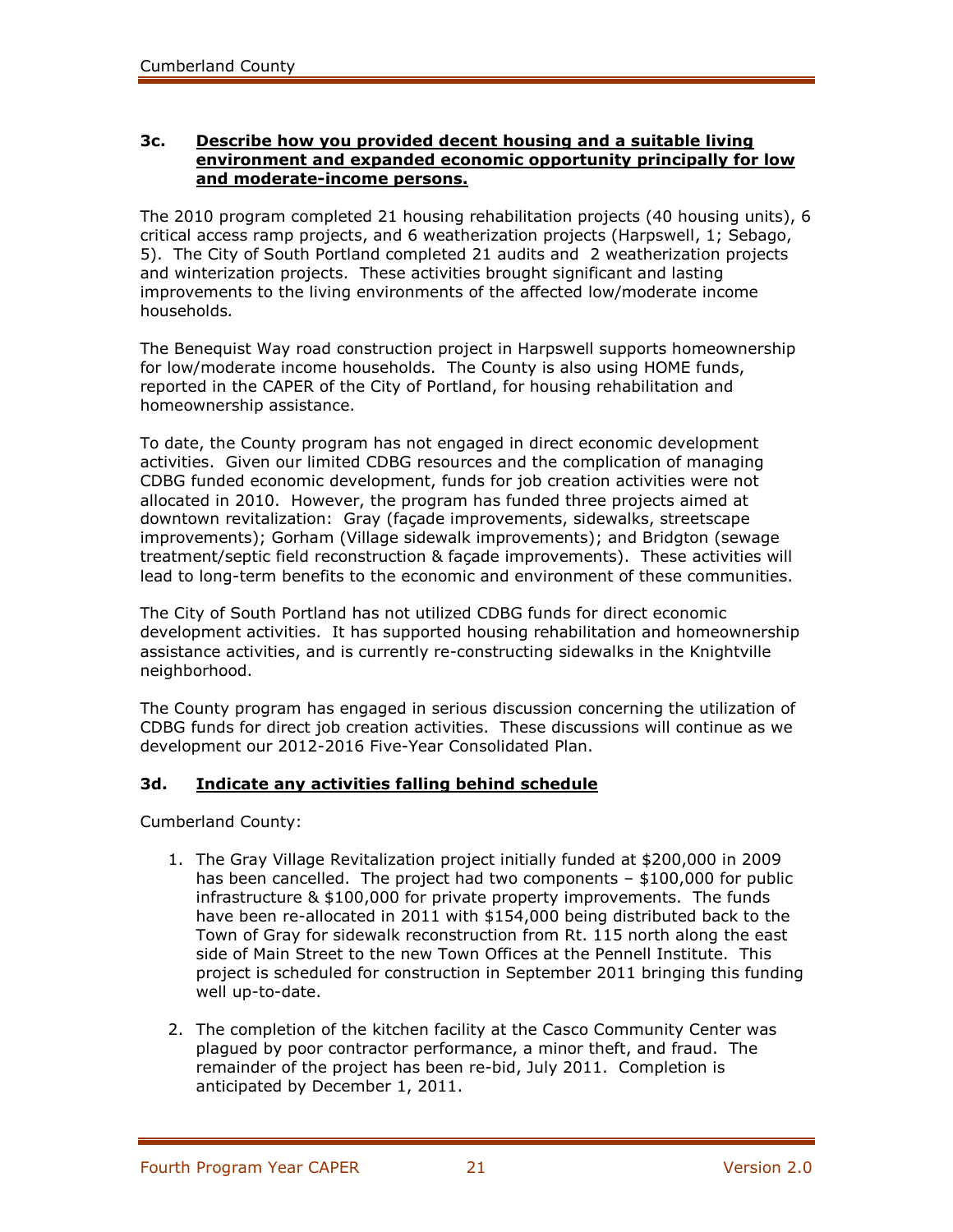- 3. The Town of Casco's Regional Services Planning Grant, a small \$15,000 planning grant which also includes the Towns of Raymond and Naples has not been expended. The very problem the grant was intended to solve, namely the challenges inherent in intergovernmental cooperation, has proven a difficult obstacle. With luck, the project will be completed by December 31, 2011.
- 4. The Long Island Community Center Renovation project funded in 2009 has not yet begun. This is a small \$19,000 grant for lead hazard control and life safety system improvements. The project is challenged by its remote offshore location and reliance on volunteer staff. We're giving it one more year, but funding may be rescinded if progress doesn't occur.

#### South Portland:

- 1. Several public service agencies have been delayed in completely drawing down allocated funds. The agencies have been warned of a possible loss of funds if they are not drawn down in timely fashion.
- 2. Delays in project engineering and bidding have caused the continuation of the Mill Creek Park improvements project to spill over to program year 2012. The improvements are expected to be completed by June, 2012.
- 3. The Hutchins School renovations (initially funded in 2009) will be complete in the fall of 2011. Final exterior painting will be performed in the spring of 2012, based on available funding.
- 4. The High/Sawyer Park improvements funded in FY 2009 will be woven into another similar recreational facility upgrade in program year 11. Completion is expected in the spring of 2012.

#### Bridgton:

1. The community of Bridgton is weighing options for completing the 2010 Inflow/Infiltration Sewer Improvement project. A variety of smaller 2010 projects will be completed in the fall of 2011 and spring 2012.

#### **3e. Describe how activities and strategies made an impact on identified needs**

#### *Cumberland County*

Homeless case management services:

This program was initially funded with CDBG funds (2007 & 2008), but is currently funded with HPRP funds. It continues to be extremely effective in placing at risk county residents in permanent housing. HPRP is not reported in this CAPER.

Housing rehabilitation:

Rehab services have been funded in 2007, 2008, 2009 & 2010. In 2010 the program focused on emergency repairs, rehab in support of DOE weatherization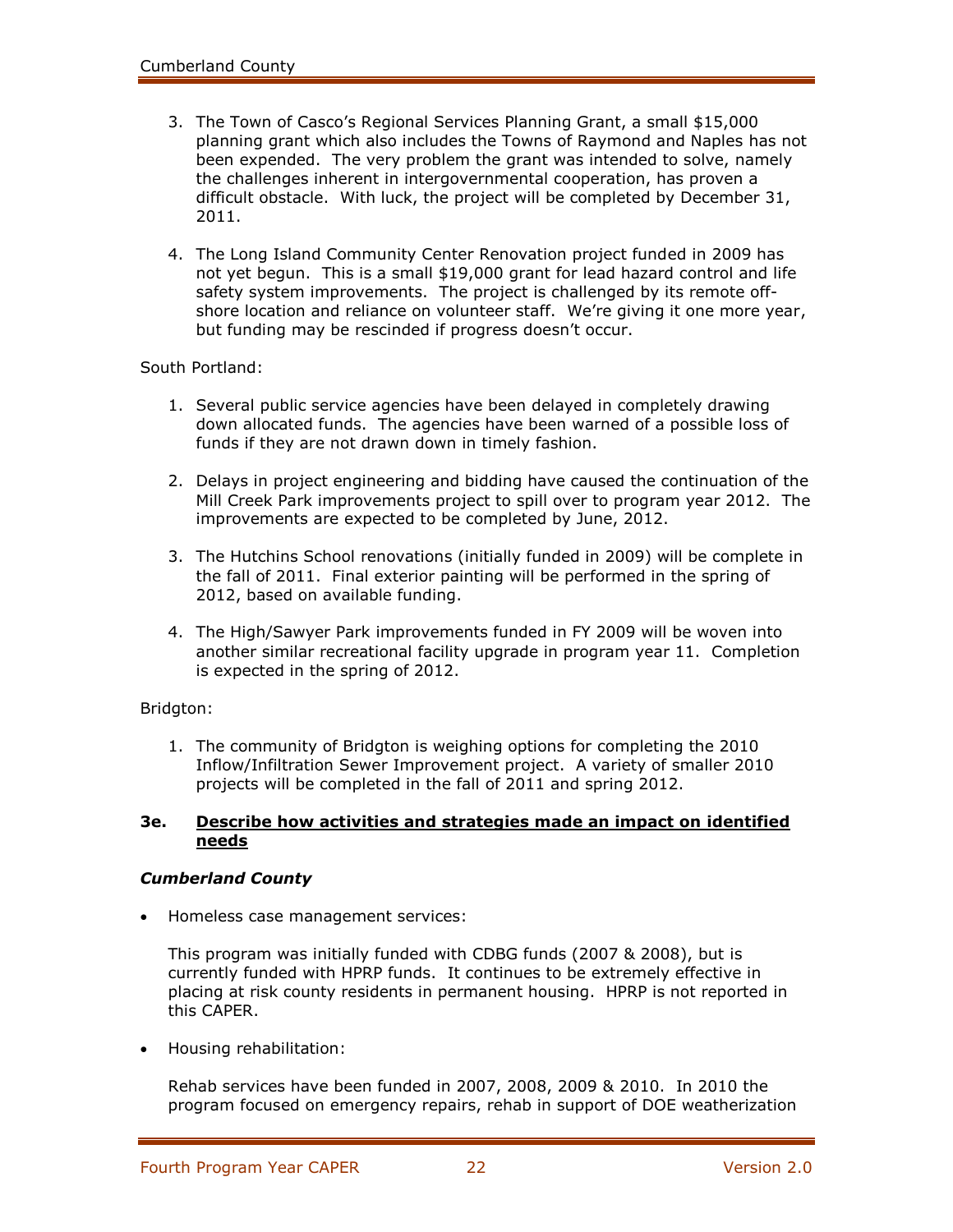activities and direct weatherization activities. 42 projects (64 units) were completed in program year 2010.

• Services for handicap persons:

Six critical access ramps were installed during the 2010 program year.

- Community focus on improving local community facilities:
	- Yarmouth (Bartlett Circle Senior Housing Community Center)
	- Westbrook (Wescott Community Center)
	- Naples (Town Beach, Bath House)

All the above community facilities represent major upgrades to well-used facilities.

Downtown/Village Revitalization:

The new sidewalks in Gorham Village are designed to turn a rather tired, poorly used area into a bright, walkable, handicap accessible little downtown.

• Infrastructure to support affordable housing:

Reported as 99% complete in the 2009 CAPER and now 100% complete, Benequist Way is a road to an affordable housing homeownership development in Harpswell.

#### *Town of Bridgton*

The greatest identified need for the use of 2007-2010 program funds was sewer system and septic/leach field improvements in downtown Bridgton. This has been coupled with investment in pedestrian and streetscape improvements (CDBG-R funds) and minor pocket park and façade improvement investments. Going forward the community will be addressing the needs of elders (new kitchen at community center) and dental care for low-income residents.

### *City of South Portland*

The street, sewer, storm drainage and sidewalk reconstruction project in the western end of the Knightville/Mill Creek neighborhood will provide an important boost to the community. The area will become more pedestrian accessible and "friendly," andalong with the construction of the Mill Creek Transit Hub- will further its role as a community center.

### **3f. Identify indicators that would best describe the results of completed projects.**

Now fully completed, the playgrounds in Standish (Steep Falls Village) and Harrison are safe and healthy places for children to play and families to congregate.

Community residents using the Naples Town Beach on Long Lake have safe, sanitary changing and restroom facilities.

Six handicap persons can safely exit and enter their homes.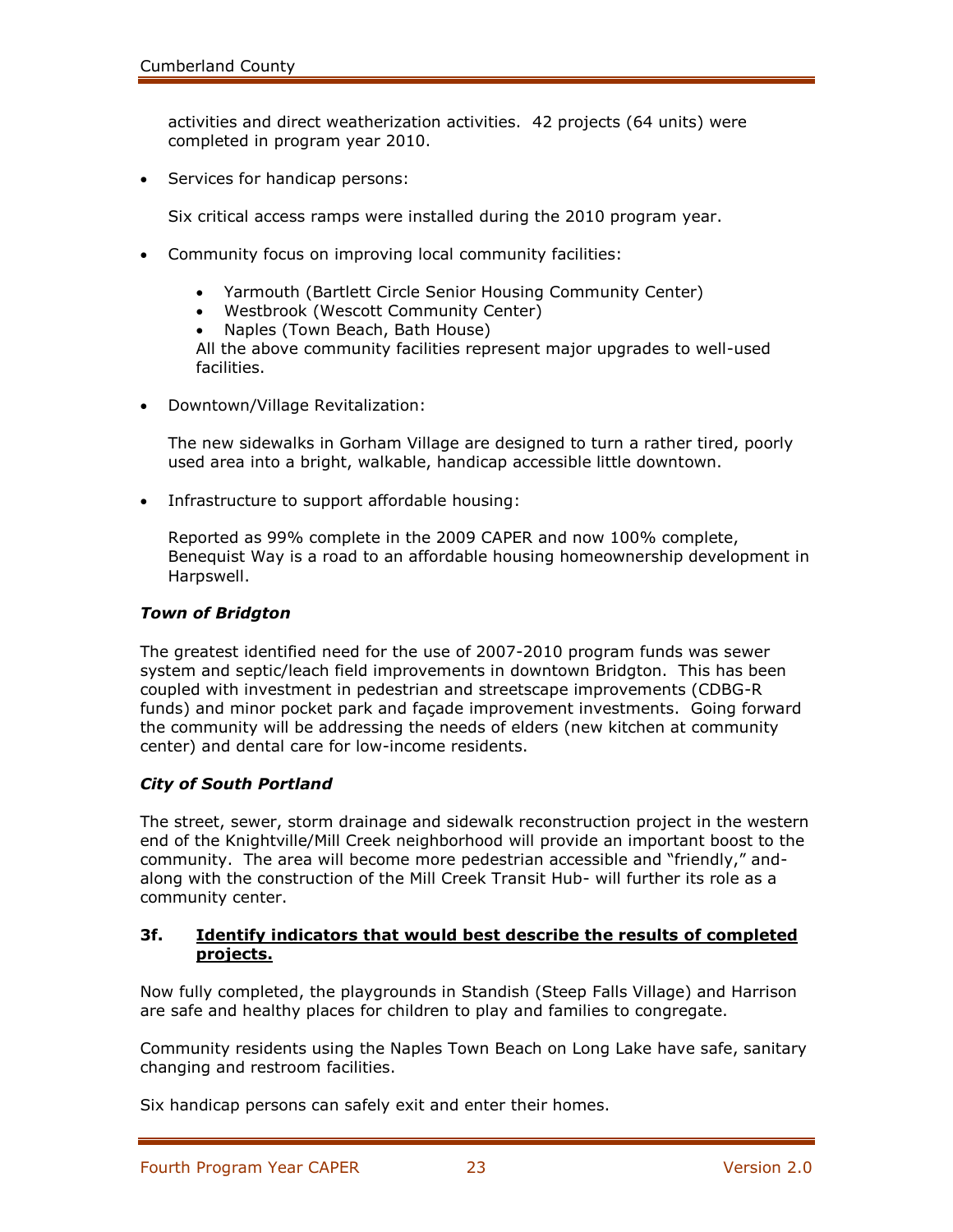The City of Westbrook is saving thousands of gallons of heating oil each year at the Wescott Community Center.

Five homeowners in the Towns of Sebago & Harpswell and 21 homeowners in the City of South Portland are saving thousands of dollars in heating costs through home weatherization and energy efficiency improvements.

### **3g. Identify barriers that had a negative impact on fulfilling the strategies and overall vision.**

The greatest single factor in fulfilling the vision of the Cumberland County Community Development program is extremely limited program funds. The needs of the County are expansive particularly in the areas of affordable housing, housing rehabilitation and weatherization, provision of social services, and the creation of community facilities. However, CDBG resources, already exceptionally modest, are diminishing rather than increasing.

#### **3h. Identify whether major goals are on target and discuss reasons for those that are not on target.**

Major goals are on target. This is the 4th year of the five-year consolidated plan but at this juncture the program is working toward achieving its goals.

#### **3i. Identify any adjustments or improvements to strategies and activities that might meet your needs more effectively.**

At this time no significant adjustments or improvements are anticipated. A shared part-time staff person may be added that would assist the Community Development Directors of South Portland & Cumberland County

# **Lead-based Paint**

1. Describe actions taken during the last year to evaluate and reduce lead-based paint hazards.

### *Program Year 4 CAPER Lead-based Paint response:*

All housing rehabilitation projects comply with the lead based paint requirements.

The Cumberland County Community Development Office in partnership with the City of Portland received a Lead-Based Paint Hazard Control Program Grant in 2007. Unfortunately, the renewal application for the program was not successful. Thus no funds specifically designated for lead-based paint hazard control are currently available.

Activities for 2010: Total project costs: \$71,542

Total projects completed and cleared: 8

| Locations: | Westbrook        | 4 Projects |
|------------|------------------|------------|
|            | Gorham           | 1 Project  |
|            | <b>Brunswick</b> | 3 Projects |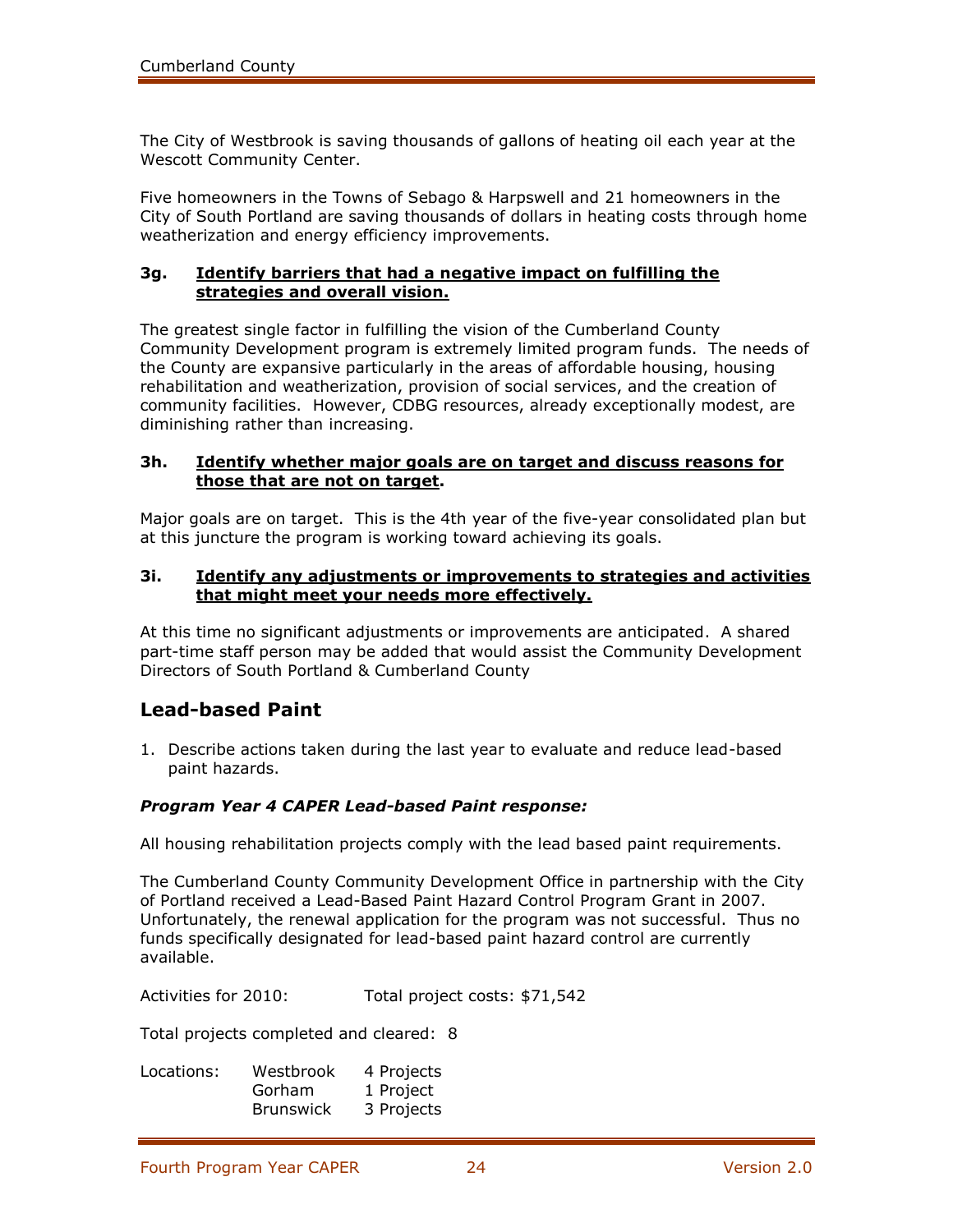# HOUSING

# **Housing Needs**

\*Please also refer to the Housing Needs Table in the Needs.xls workbook.

1. Describe Actions taken during the last year to foster and maintain affordable housing.

# **Program Year 4 CAPER Housing Needs response:**

The Year 3 program focused on Housing Rehabilitation activities including weatherization and rehabilitation in support of weatherization. High heating and energy costs, and thus home weatherization and improved energy efficiency, have become a critical issue for low income residents in our region.

Town of Freeport: 2 projects completed Town of Harpswell: 1 rehab project completed. 5 energy audits completed Town of Sebago: 5 weatherization projects completed Regional Housing Rehabilitation Program: 21 projects (40 units) completed Critical Access Ramp Program: 6 projects completed City of South Portland: 21 projects (24 units) completed

# **Specific Housing Objectives**

- 1. Evaluate progress in meeting specific objective of providing affordable housing, including the number of extremely low-income, low-income, and moderateincome renter and owner households comparing actual accomplishments with proposed goals during the reporting period.
- 2. Evaluate progress in providing affordable housing that meets the Section 215 definition of affordable housing for rental and owner households comparing actual accomplishments with proposed goals during the reporting period.
- 3. Describe efforts to address "worst-case" housing needs and housing needs of persons with disabilities.

# **Program Year 4 CAPER Specific Housing Objectives response:**

#### **1. Evaluate progress in meeting specific objective of providing affordable housing**

During the July 1, 2010 to June 30, 2011 program year, 21 housing rehabilitation projects (40 units) were completed and 6 critical access ramp projects were completed. The projected 2010 unit goal was 20. Of these 46 units, 21 were occupied by households <30% AMI (extremely low-income); 13 were households between 30% & 50% LMI (very low income) and 12 were households between 50% & 80% LMI (low income).

During the same period as above, 21 home energy audits and weatherization activities (24 units) was completed in the City of the South Portland. Of these 21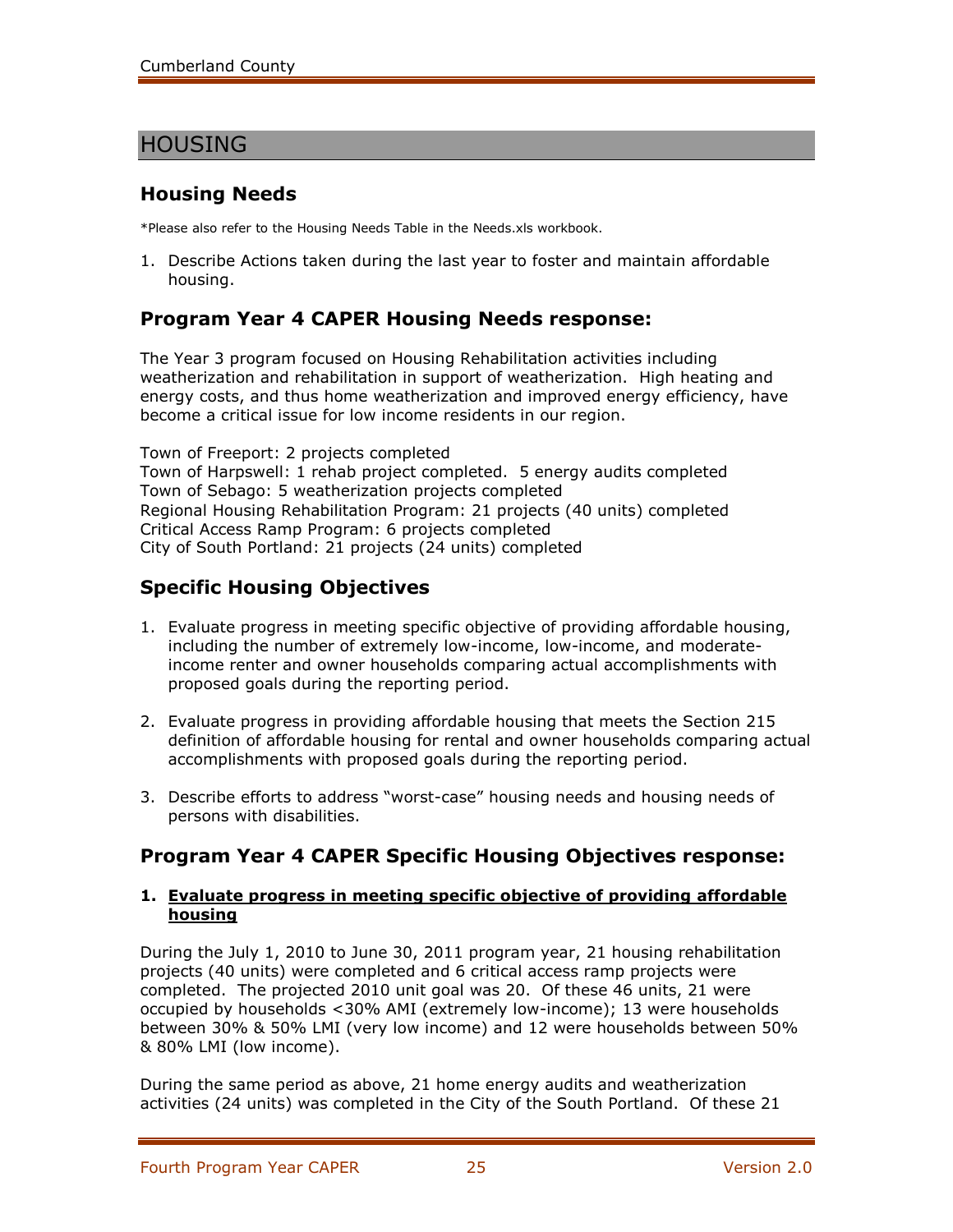projects, 4 were occupied by households <30% AMI (extremely low-income); 7 were households between 30% & 50% LMI (very low income) and 8 were households between 50% & 80% LMI (low income).

CDBG funds assisted with the construction of the road, Benequist Way, at the Town of Harpswell's new affordable housing subdivision. One home is owned and occupied by a household at <50% AMI. Three homes are occupied by households at <80% AMI.

### **2. Evaluate progress in providing affordable housing that meets the Section 215 definition**

During the grant period, the program did not assist in the construction of new rental or ownership properties as defined under Section 215.

### **3. Describe efforts to address "worst-case" housing needs and housing needs of persons with disabilities**

The 2010 Regional Housing Rehabilitation program focused on emergency repairs and rehabilitation to support housing weatherization efforts. Of 21 completed projects (40 units total), 19 clients (47.5%) had incomes below 30% AMI, 27.5% had incomes below 50% AMI, and the remaining 9 (22.5%) had incomes below 80% AMI. 17 projects addressed emergency repairs critical to maintaining the households in their homes.

The 2010 South Portland Warm Home Cool Cities Home Energy Efficiency program focused on home energy audits, emergency repairs, and rehabilitation to support housing weatherization/winterization efforts. Of these 21 completed projects, 4 were occupied by households <30% AMI (extremely low-income); 7 were households between 30% & 50% LMI (very low income) and 8 were households between 50% & 80% LMI (low income). Two projects addressed emergency repairs critical to maintaining the households in their homes.

Alpha One has completed 6 Critical Access Ramp projects during the past year. All of these serve persons with disabilities.

# **Public Housing Strategy**

1. Describe actions taken during the last year to improve public housing and resident initiatives.

# **Program Year 4 CAPER Public Housing Strategy response:**

No actions were taken by the program concerning Public Housing, per se. The City of South Portland completed on project at the Broadway Senior Housing complex to provide barrier free access to the parking area and shore way trail system.

# **Barriers to Affordable Housing**

1. Describe actions taken during the last year to eliminate barriers to affordable housing.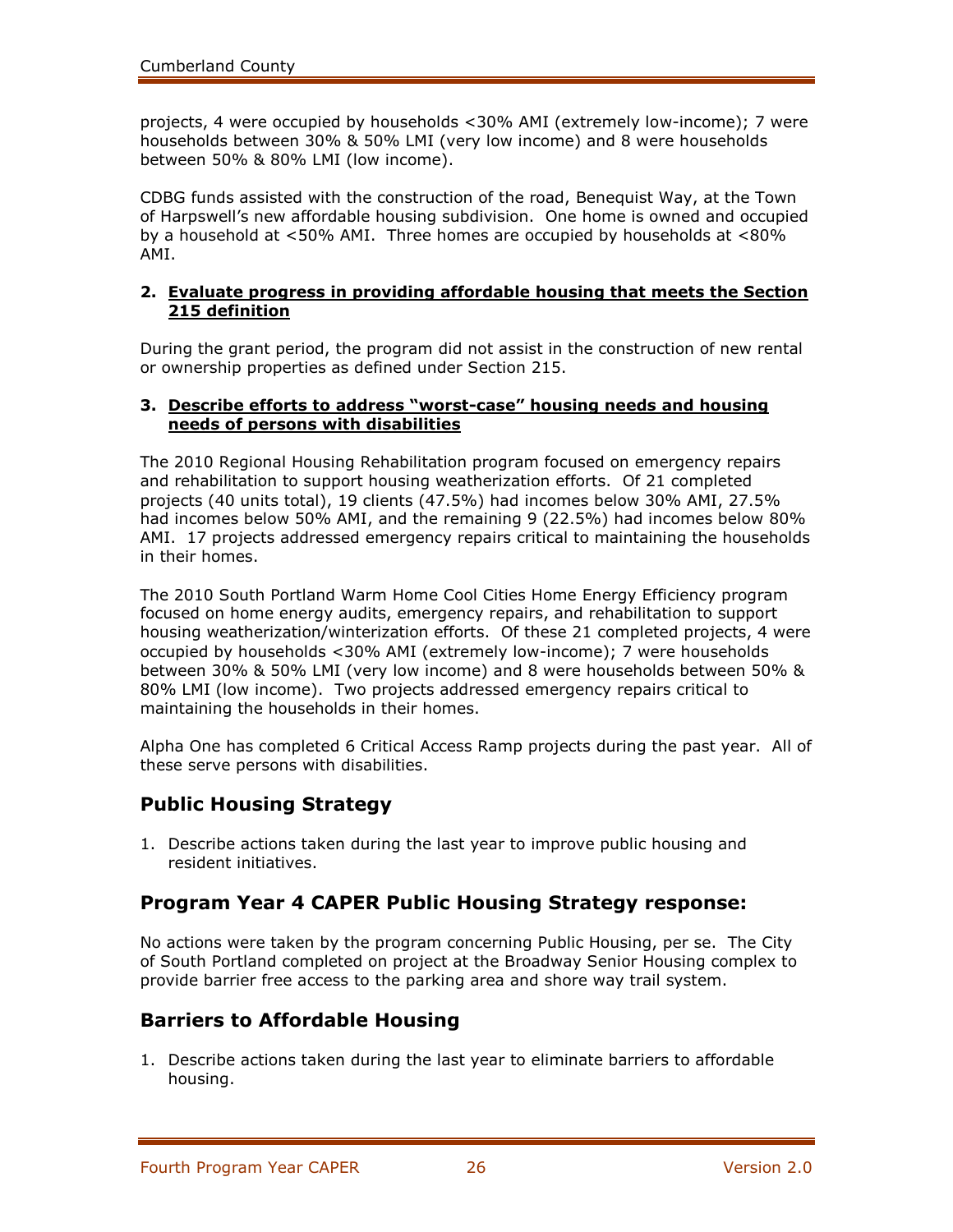# **Program Year 4 CAPER Barriers to Affordable Housing response:**

The 2010 Cumberland County program devoted a significant percentage of its limited CDBG resources to housing rehabilitation. 13% of CDBG fund expenditures were devoted to housing program activities, primarily housing rehabilitation. All these funds contribute to making housing available and affordable to persons of low/moderate income.

The 25 member communities of the Cumberland County Community Development Program have formed a HOME Program Consortium Partnership with the City of Portland and the Town of Brunswick. The Cumberland County program's communities now utilize HUD HOME program funds for housing rehabilitation and homeownership activities. These activities are reported in the CAPER of the City of Portland, lead entity of the HOME Consortium.

# **HOME/ American Dream Down Payment Initiative (ADDI)**

- 1. Assessment of Relationship of HOME Funds to Goals and Objectives
	- a. Evaluate progress made toward meeting goals for providing affordable housing using HOME funds, including the number and types of households served.
- 2. HOME Match Report
	- a. Use HOME Match Report HUD-40107-A to report on match contributions for the period covered by the Consolidated Plan program year.
- 3. HOME MBE and WBE Report
	- a. Use Part III of HUD Form 40107 to report contracts and subcontracts with Minority Business Enterprises (MBEs) and Women's Business Enterprises (WBEs).
- 4. Assessments
	- a. Detail results of on-site inspections of rental housing.
	- b. Describe the HOME jurisdiction's affirmative marketing actions.
	- c. Describe outreach to minority and women owned businesses.

# **Program Year 4 CAPER HOME/ADDI response:**

Not applicable to the Cumberland County Community Development Program for 2010. Match report for the Cumberland/City of Portland HOME Consortium completed by the City of Portland.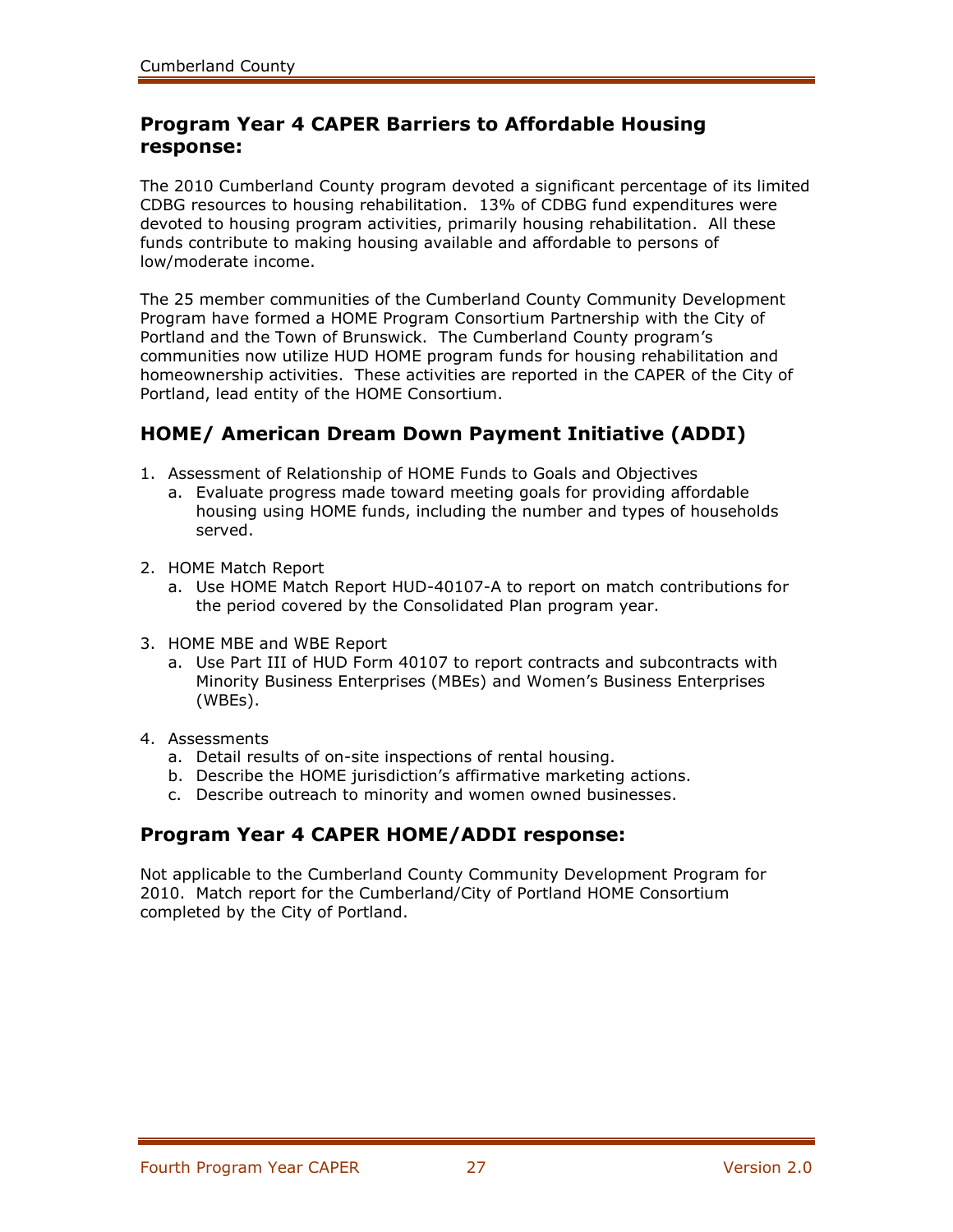# **HOMELESS**

### **Homeless Needs**

\*Please also refer to the Homeless Needs Table in the Needs.xls workbook.

- 1. Identify actions taken to address needs of homeless persons.
- 2. Identify actions to help homeless persons make the transition to permanent housing and independent living.
- 3. Identify new Federal resources obtained from Homeless SuperNOFA.

# **Program Year 4 CAPER Homeless Needs response:**

### **1. Identify actions taken to address needs of homeless persons**

The Cumberland County Community Development Office is currently administering a three-year \$605,763 Homelessness Prevention Rapid Re-Housing Program (HPRP) grant. For the period  $7/1/2010 - 6/30/2011$ , the program expended \$237,939. Primary expenditures were for Social Workers and Case Managers (approx. \$156,000) and for financial assistance (\$75,000). The financial assistance to homeless persons was primarily in the form of security deposits.

The City of South Portland established a MOU with the City of Portland shelters to provide funds for South Portland residents that use Portland shelters, leveraging thousands of dollars of savings over the use of motels with limited oversight and cost controls.

#### **2. Identify actions to help homeless persons make the transition to permanent housing and independent living**

The HPRP program's Homeless Prevention component served 445 persons (183 households) and placed 409 persons (92%) in permanent housing. The program's Homeless Assistance component served 65 persons (37 households) and placed 50 persons (80%) in permanent housing.

South Portland's General Assistance Director initiated a major policy change. Persons applying for GA Housing Assistance will no longer automatically receive a housing voucher, typically to pay for shelter at area motels. Past practice provided little impetus for homeless persons to transition to more permanent and independent living arrangements. Intake now requires first option for a shelter placement, typically in conjunction with City of Portland services. This has drastically reduced both the number and length of stay in shelters. More often than not, this has resulted in assistance from GA as a pathway to permanent housing.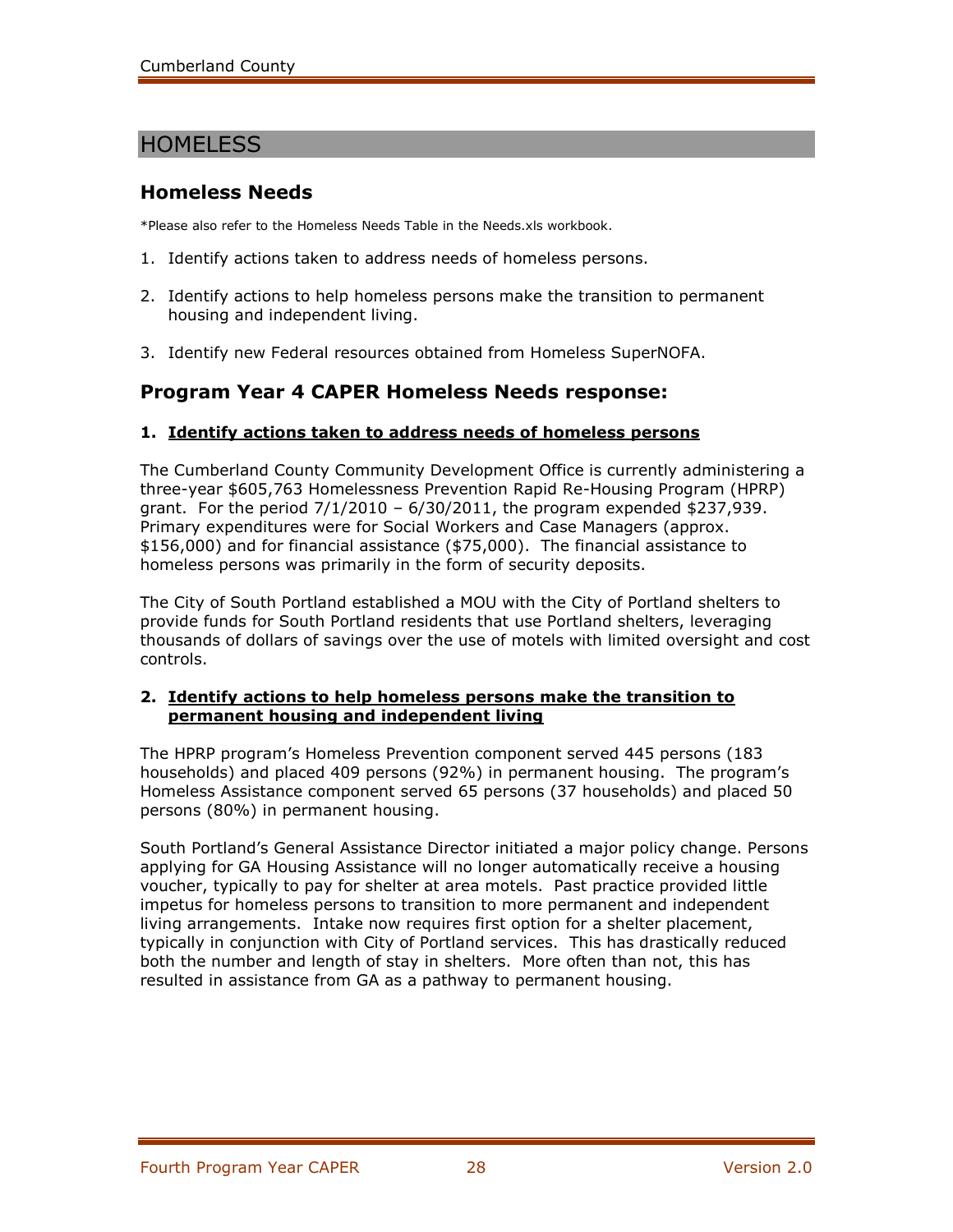### **3. Identify new Federal resources obtained from Homeless SuperNOFA**

No resources were obtained from the Homeless SuperNOFA.

### **Specific Homeless Prevention Elements**

1. Identify actions taken to prevent homelessness.

### **Program Year 4 CAPER Specific Housing Prevention Elements response:**

In program years 2007 & 2008 Homeless Prevention Case Management was funded by the CDBG program. In 2009, 2010 & 2011 the Case Management was funded by the new Homelessness Prevention Rapid Re-Housing (HPRP) program. \$237,939 in HPRP funds were expended for homeless prevention and homeless assistance activities.

The CDBG program has consistently funded housing rehabilitation activities for each of the past 4 years. In 2010 the program also funded the Critical Access Ramp program. Both of these programs play a small role in assisting households remain safely housed.

# **Emergency Shelter Grants (ESG)**

- 1. Identify actions to address emergency shelter and transitional housing needs of homeless individuals and families (including significant subpopulations such as those living on the streets).
- 2. Assessment of Relationship of ESG Funds to Goals and Objectives
	- a. Evaluate progress made in using ESG funds to address homeless and homeless prevention needs, goals, and specific objectives established in the Consolidated Plan.
	- b. Detail how ESG projects are related to implementation of comprehensive homeless planning strategy, including the number and types of individuals and persons in households served with ESG funds.
- 3. Matching Resources
	- a. Provide specific sources and amounts of new funding used to meet match as required by 42 USC 11375(a)(1), including cash resources, grants, and staff salaries, as well as in-kind contributions such as the value of a building or lease, donated materials, or volunteer time.
- 4. State Method of Distribution
	- a. States must describe their method of distribution and how it rated and selected its local government agencies and private nonprofit organizations acting as sub-recipients.
- 5. Activity and Beneficiary Data
	- a. Completion of attached Emergency Shelter Grant Program Performance Chart or other reports showing ESGP expenditures by type of activity. Also describe any problems in collecting, reporting, and evaluating the reliability of this information.
	- b. Homeless Discharge Coordination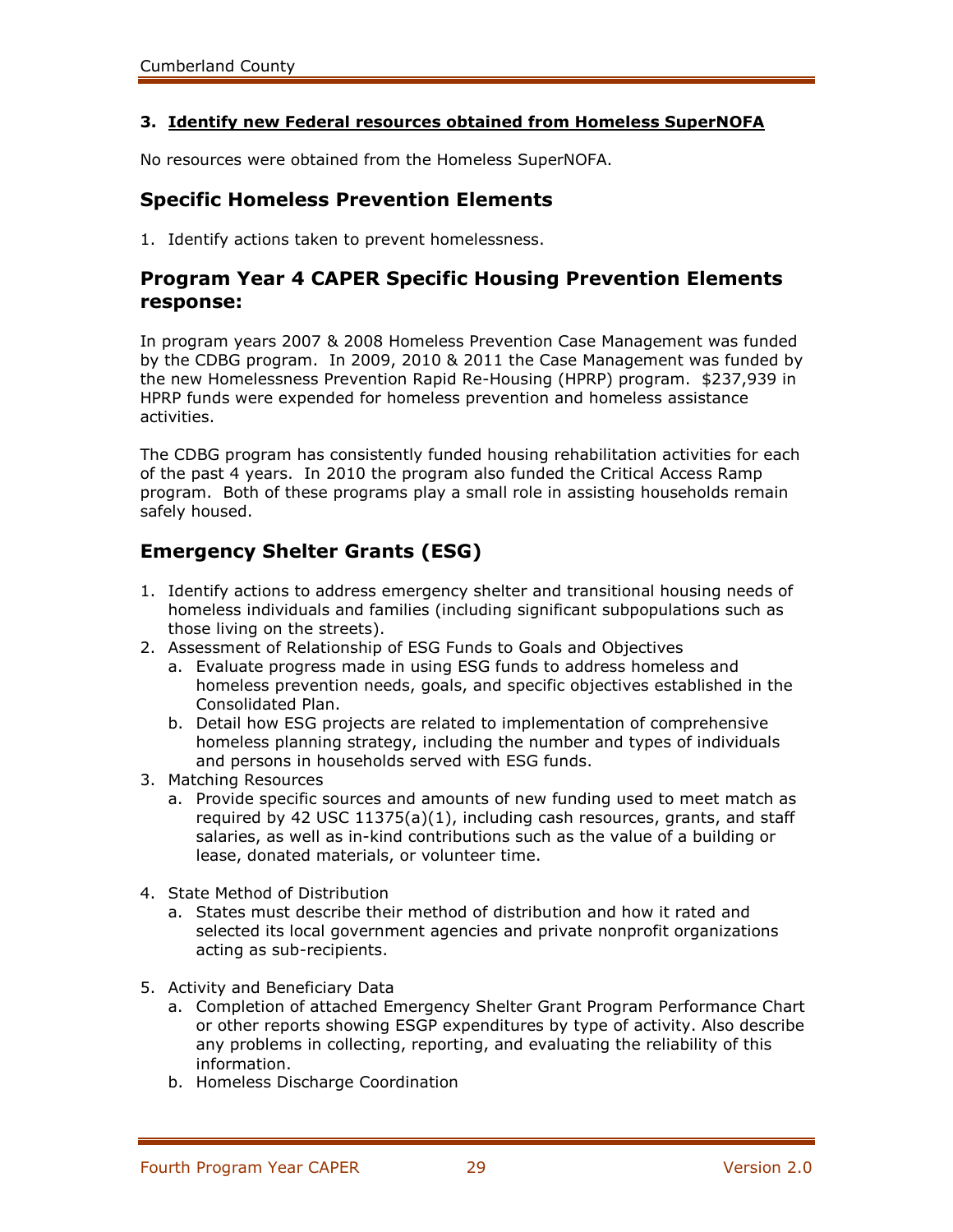- i. As part of the government developing and implementing a homeless discharge coordination policy, ESG homeless prevention funds may be used to assist very-low income individuals and families at risk of becoming homeless after being released from publicly funded institutions such as health care facilities, foster care or other youth facilities, or corrections institutions or programs.
- c. Explain how your government is instituting a homeless discharge coordination policy, and how ESG homeless prevention funds are being used in this effort.

### **Program Year 4 CAPER ESG response:**

Cumberland County does not receive Emergency Shelter Grant funds.

# COMMUNITY DEVELOPMENT

### **Community Development**

\*Please also refer to the Community Development Table in the Needs.xls workbook.

- 1. Assessment of Relationship of CDBG Funds to Goals and Objectives
	- a. Assess use of CDBG funds in relation to the priorities, needs, goals, and specific objectives in the Consolidated Plan, particularly the highest priority activities.

The 2010 program focused on addressing the highest priority needs as identified in the Consolidated Plan – housing rehabilitation, homeless assistance (HPRP program), public service needs, public infrastructure and facilities, downtown revitalization, and planning. This is evidenced by the activities undertaken: three housing rehabilitation programs; renovations to two community centers - including the Wescott Community Center in Westbrook specifically serving low-income residents; construction of a town beach changing facility in Naples; two new community playgrounds; and a pre-treatment septic/leach field construction serving downtown Bridgton.

b. Evaluate progress made toward meeting goals for providing affordable housing using CDBG funds, including the number and types of households served.

The program goal for the 2010 Cumberland County program funds was the completion of 13 housing rehabilitation projects.Through June 30, 2010, 21 housing rehabilitation projects (40 units) were completed. Income breakdown: 19 were extremely low-income households (<30% AMI); 12 was very-low income (>30<50% AMI) and; 9 were low-income >50<80% AMI).

South Portland's program sought to address emerging energy efficiency issues, particularly in LMI households, where energy costs represent a large percentage of household expenditures. 21 energy audits and energy efficiency weatherization projects (24 units) were completed during the 2010 program year including two extensive home repairs (furnace and roof replacement).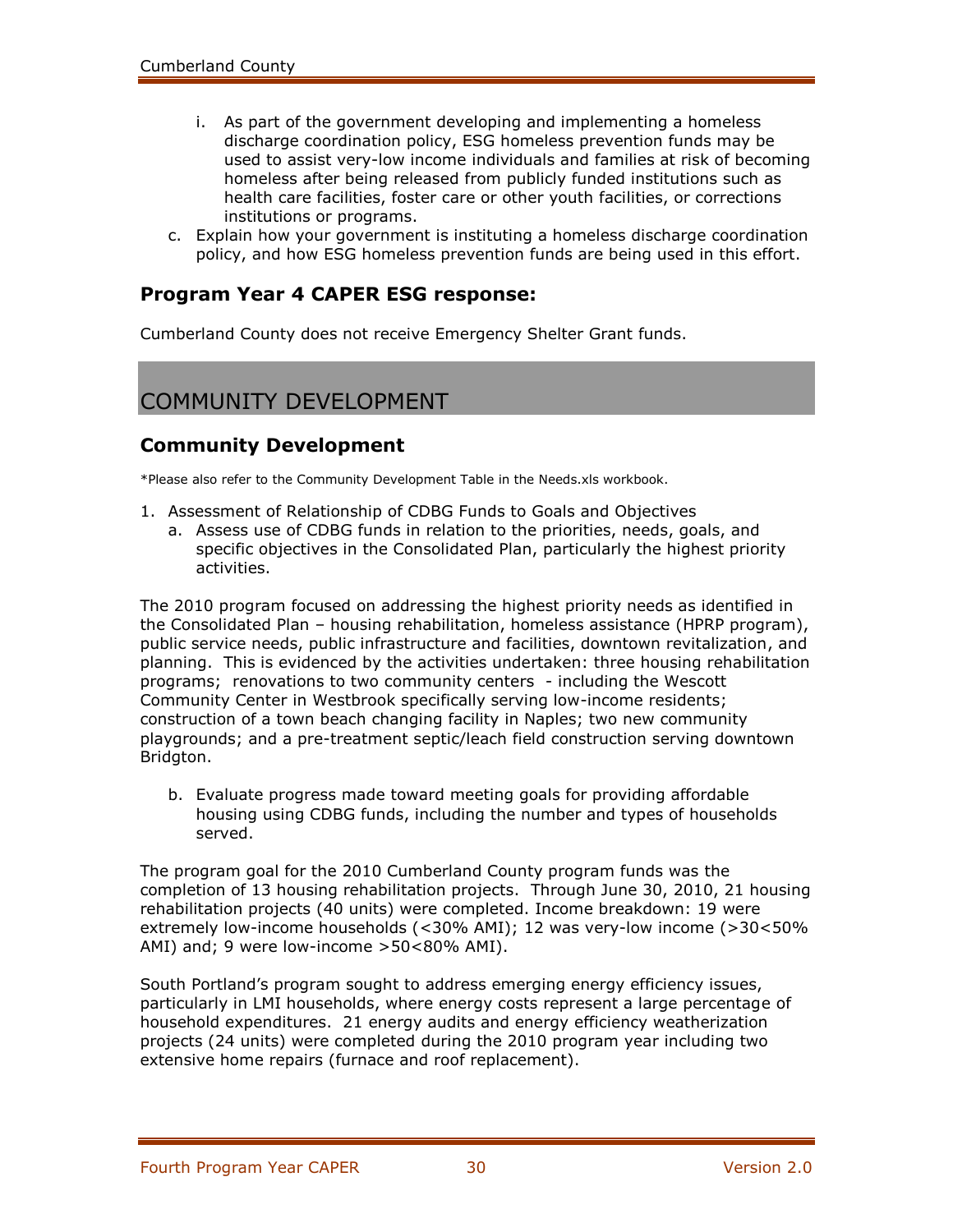c. Indicate the extent to which CDBG funds were used for activities that benefited extremely low-income, low-income, and moderate-income persons.

Yarmouth – Bartlett Circle Senior Housing. 4 residents – extremely low-income; 21 residents low-income; 3 residents moderate-income.

No data is collected or available for area-wide projects to determine the number of extremely low-income, low-income or moderate-income persons benefiting from a project. For the area-wide benefit projects in Gorham, Harrison, Naples, Standish (Steep Falls Village) and Westbrook data is available to determine that the projects qualify for CDBG assistance and meet the standard established.

Gorham – Gorham Village – 2,530 residents in census block groups for the portion of the village sidewalk reconstruction project funded by CDBG; 46% reside in households with incomes below 80% area median income

Harrison – 2,315 persons; 45.65% reside in households with incomes below 80% of area median income

Naples – 3,266 persons; 41.42% reside in households with incomes below 80% of area median income.

Steep Falls Village – 2,656 persons; 41% reside in households with incomes below 80% area median income

Westbrook – 15,972 persons; 47.78% reside in households with incomes below 80% of area median income.

South Portland has seven low/moderate income neighborhoods in which CDBG funds are targeted. Neighborhoods in which activities occurred during the 2010 program year are as follows:

- Mill Creek Park Improvements, Knightville Sidewalks, Knightville Transit Hub – Knightville/Mill Creek target area.
	- 776 persons of which 66.2% reside in households with incomes below 80% of the area median income.
- Redbank Resource Hub, Redbank Streetscapes, and Redbank Playscape Redbank & Maine Mall target areas.
	- 1,214 persons of which 59.0% reside in households with incomes below 80% of the area median income.
- Former Hutchins Elementary School Renovations Ferry Village target area.
	- 945 persons of which 45.8% reside in households with incomes below 80% of the area median income.
- Community Counseling Center Low/moderate income target neighborhoods .
	- Pleasantdale Target Area 745 persons of which 60.7% reside in households with incomes below 80% of the area median income.
	- Brown's Hill/Ligonia Target Area 845 persons of which 45.7% reside in households with incomes below 80% of the area median income.
	- Thorton Heights & Meadow Glen Target Areas 1,793 persons of which 45.8% reside in households with incomes below 80% of the area median income.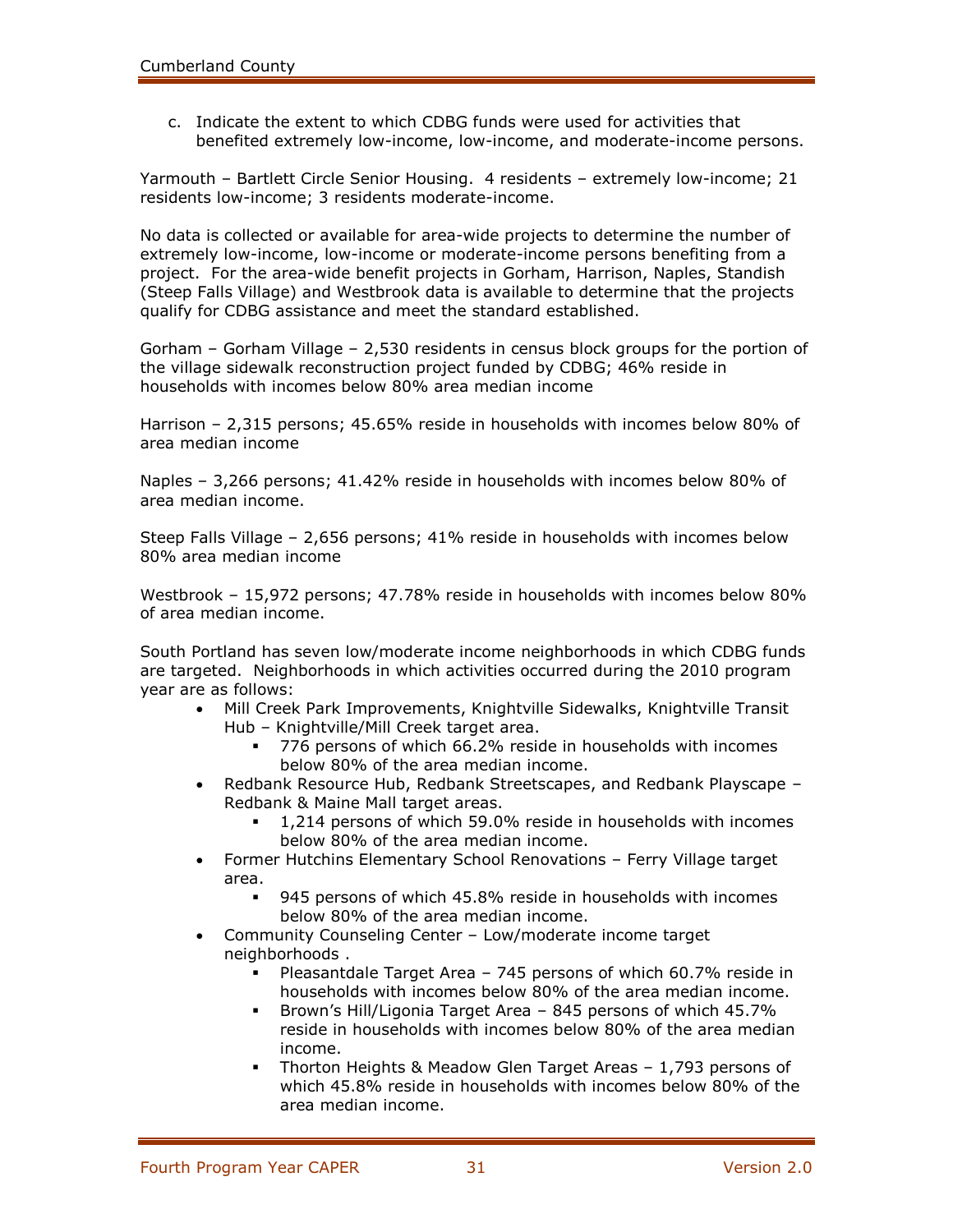- Census Tract 30, Block Group 2: 1,106 persons of which 45.6% reside in households with incomes below 80% of the area median income.
- Ferry Village Target Area 945 persons of which 45.8% reside in households with incomes below 80% of the area median income.
- Redbank neighborhood described above.
- Knightville/Millcreek target area described above.

**For 2009 Cumberland County CDBG program funded projects, greater than 41% of residents within the area served by the project must reside in households with incomes below 80% of area median income (adjusted for household size). For 2010 funded projects, the standard was 43% of residents must reside in households with incomes below 80% of area median income.**

- 2. Changes in Program Objectives
	- a. Identify the nature of and the reasons for any changes in program objectives and how the jurisdiction would change its program as a result of its experiences.

No changes in program objectives.

- 3. Assessment of Efforts in Carrying Out Planned Actions
	- a. Indicate how grantee pursued all resources indicated in the Consolidated Plan.

Cumberland County has sought and received (in partnership with the City of Portland) Lead Based-Paint Hazard Control funds, and has formed (in partnership with the City of Portland and the Town of Brunswick) the Cumberland County HOME Consortium to provide HUD HOME funds to the region. The program has leveraged funds from USDA Rural Development for the Town of Yarmouth, Bartlett Circle Community Center project. The CDBG grant to renovate the Freeport Community Services facility is leveraging a \$370,000 loan from a local bank.

b. Indicate how grantee provided certifications of consistency in a fair and impartial manner.

Grantee did not receive any requests for certifications of consistency with the Consolidated Plan during the program year.

c. Indicate how grantee did not hinder Consolidated Plan implementation by action or willful inaction.

Grantee did not hinder Consolidated Plan implementation.

- 4. For Funds Not Used for National Objectives
	- a. Indicate how use of CDBG funds did not meet national objectives.

All CDBG funds met national objectives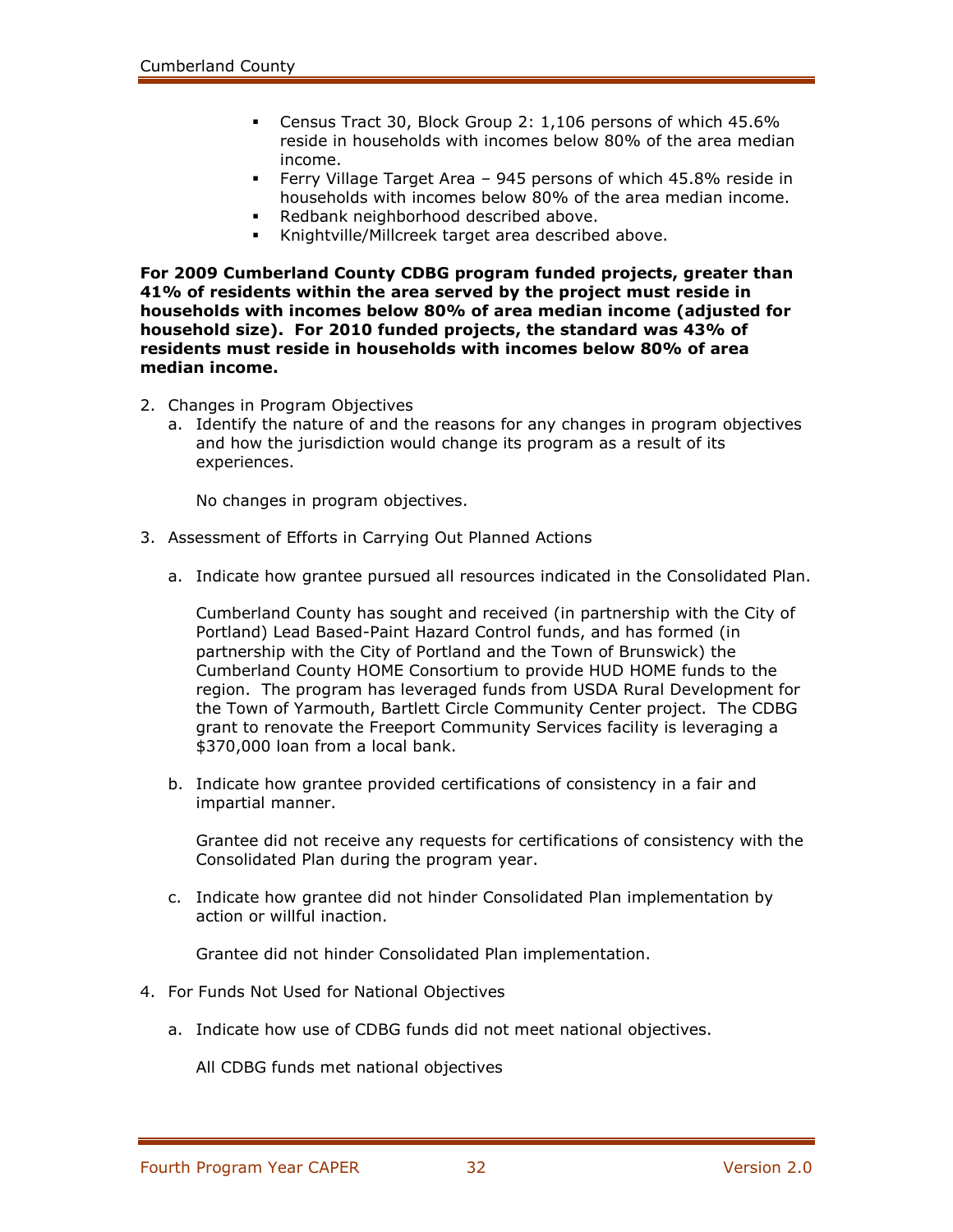b. Indicate how did not comply with overall benefit certification.

Not applicable

- 5. Anti-displacement and Relocation for activities that involve acquisition, rehabilitation or demolition of occupied real property
	- a. Describe steps actually taken to minimize the amount of displacement resulting from the CDBG-assisted activities.

No displacement was required for any CDBG-assisted activities.

b. Describe steps taken to identify households, businesses, farms or nonprofit organizations who occupied properties subject to the Uniform Relocation Act or Section 104(d) of the Housing and Community Development Act of 1974, as amended, and whether or not they were displaced, and the nature of their needs and preferences.

No displacement occurred during the 2010 CDBG program

c. Describe steps taken to ensure the timely issuance of information notices to displaced households, businesses, farms, or nonprofit organizations.

No households, businesses, farms or nonprofit organizations were displaced during the implementation of the 2010 CDBG program.

- 6. Low/Mod Job Activities for economic development activities undertaken where jobs were made available but not taken by low- or moderate-income persons
	- a. Describe actions taken by grantee and businesses to ensure first consideration was or will be given to low/mod persons.

No job creation activities undertaken.

b. List by job title of all the permanent jobs created/retained and those that were made available to low/mod persons.

No job creation activities undertaken.

c. If any of jobs claimed as being available to low/mod persons require special skill, work experience, or education, provide a description of steps being taken or that will be taken to provide such skills, experience, or education.

No job creation activities undertaken.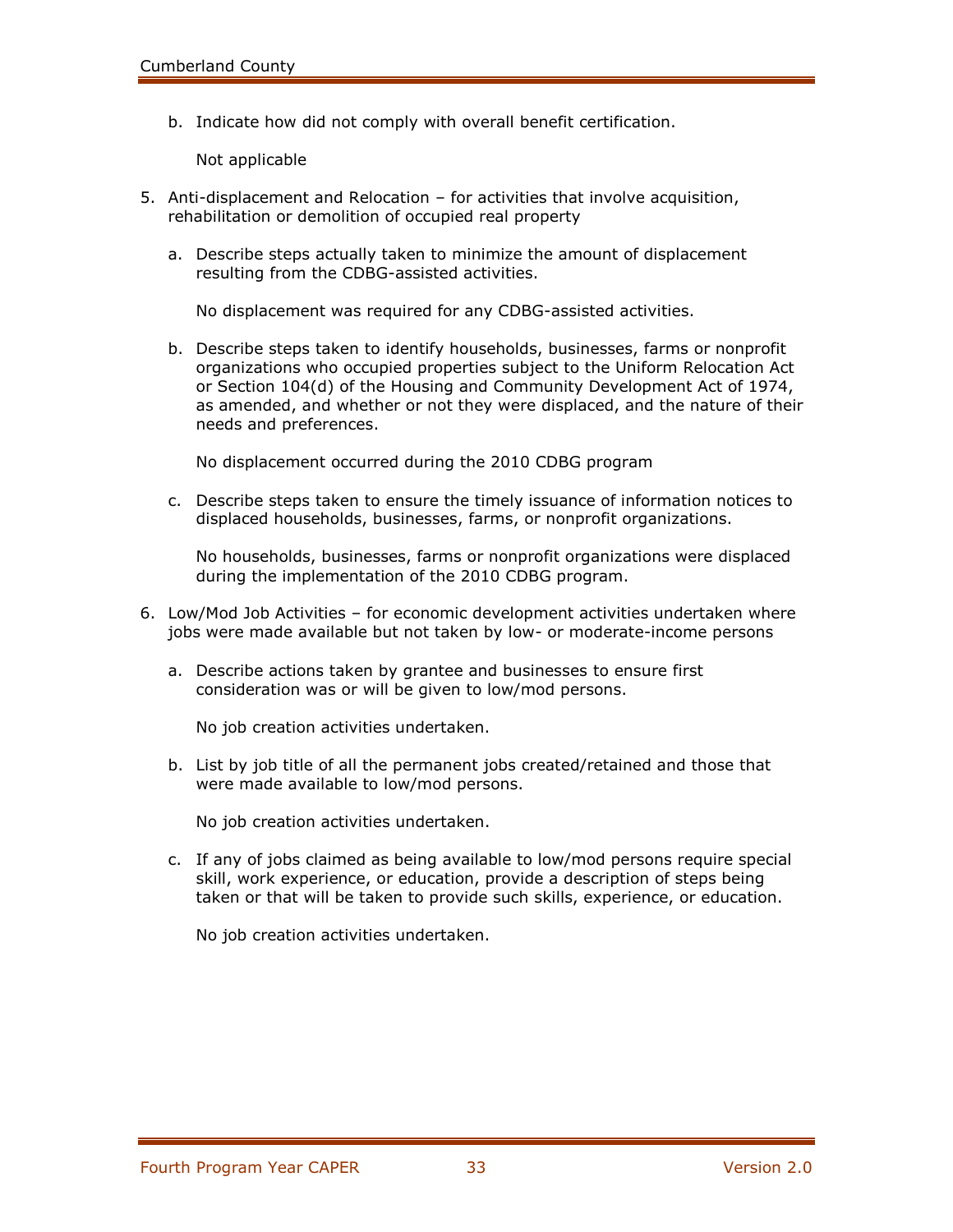- 7. Low/Mod Limited Clientele Activities for activities not falling within one of the categories of presumed limited clientele low and moderate income benefit
	- a. Describe how the nature, location, or other information demonstrates the activities benefit a limited clientele at least 51% of whom are low- and moderate-income.

Cumberland County Program:

 The Center for Therapeutic Recreation provided aquatic recreation services for 13 handicapped adults. These individuals qualified as low/moderate income as a member of the "presumed group" – severely disabled adults. All clients served were developmentally disabled.

South Portland administered ten Public Service activities in 2010, eight of which were limited clientele activities:

- The Boys and Girls Club of South Portland's Summer Early Care Program provided service to 655 total children, 426 (65%) of whom were from a low/moderate income household.
- The Center for Therapeutic Recreation's South Portland program provided aquatic recreation services for seven handicapped adults. All clients served were developmentally disabled and thus qualified as a member of a "presumed group" severely disabled adults (presumed low income).
- PROP's Senior Companion & Foster Grandparents program served 102 seniors all which are members of a "presumed group"- elderly persons. 96% (98/102) of clients were documented as residing in a low/moderate income household.
- The South Portland School Department's  $21<sup>st</sup>$  Century Community Learning Program is an English-as-a-Second-Language (ESL) program and primarily serves children residing in low/moderate income households. 102 children participated in the program during the 2010 program year, 85 (83%) of which were from low/moderate income households.
- Southern Maine Agency on Aging's Meals-on-Wheels programs delivered meals to 124 seniors. Elderly persons qualify as low/moderate income as a presumed group and, in addition, all 124 seniors were documented as residing in low/moderate income households.
- The South Portland Transportation Department supplied free bus passes to 92 South Portland residents. All 92 residents (100%) were from low/moderate income households.
- The South Portland Parks & Recreation and Public Works Departments provided recreational scholarships to 109 children all of which (100%) were from low/moderate income households.
- Green South Portland's Home Energy Auditor Training scholarships were provided to three individuals during the 2010 program year. Individuals must reside in a low/moderate income household in order to qualify for the scholarships thus all three (100%) were HUD income eligible.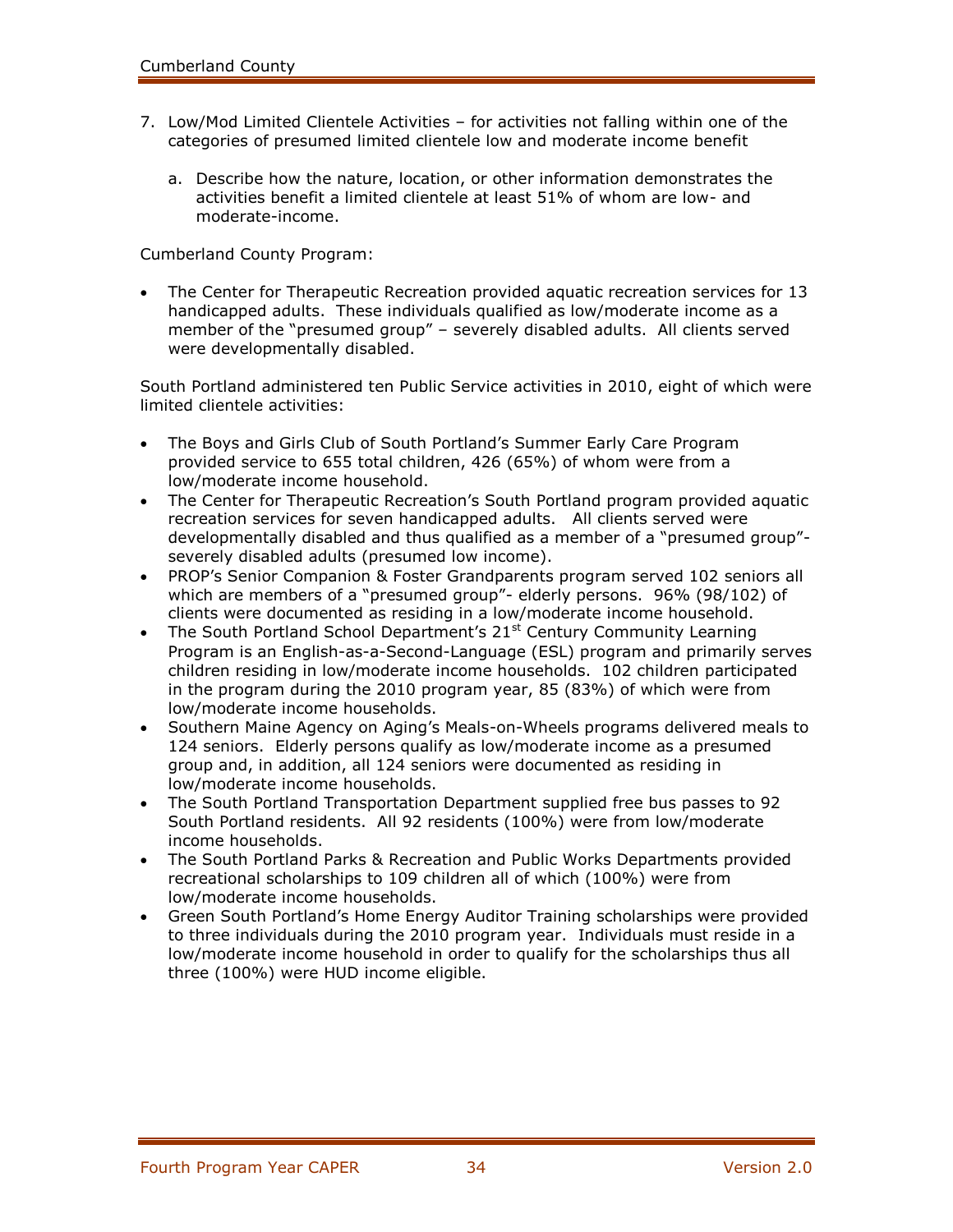- 8. Program income received
	- a. Detail the amount of program income reported that was returned to each individual revolving fund, e.g., housing rehabilitation, economic development, or other type of revolving fund.

No program income received or expended from a revolving loan fund in 2010.

b. Detail the amount repaid on each float-funded activity.

Not applicable

c. Detail all other loan repayments broken down by the categories of housing rehabilitation, economic development, or other.

One loan repayment was received during 2010 program year from the E. Street Development Company, South Portland for \$49,500. These funds were credited to South Portland and used to fund their next program draw down.

d. Detail the amount of income received from the sale of property by parcel.

No program income received.

- 9. Prior period adjustments where reimbursement was made this reporting period for expenditures (made in previous reporting periods) that have been disallowed, provide the following information:
	- a. The activity name and number as shown in IDIS;
	- b. The program year(s) in which the expenditure(s) for the disallowed activity(ies) was reported;
	- c. The amount returned to line-of-credit or program account; and
	- d. Total amount to be reimbursed and the time period over which the reimbursement is to be made, if the reimbursement is made with multi-year payments.

a-d – Not applicable.

- 10. Loans and other receivables
	- a. List the principal balance for each float-funded activity outstanding as of the end of the reporting period and the date(s) by which the funds are expected to be received.
	- b. List the total number of other loans outstanding and the principal balance owed as of the end of the reporting period.
	- c. List separately the total number of outstanding loans that are deferred or forgivable, the principal balance owed as of the end of the reporting period, and the terms of the deferral or forgiveness.
	- d. Detail the total number and amount of loans made with CDBG funds that have gone into default and for which the balance was forgiven or written off during the reporting period.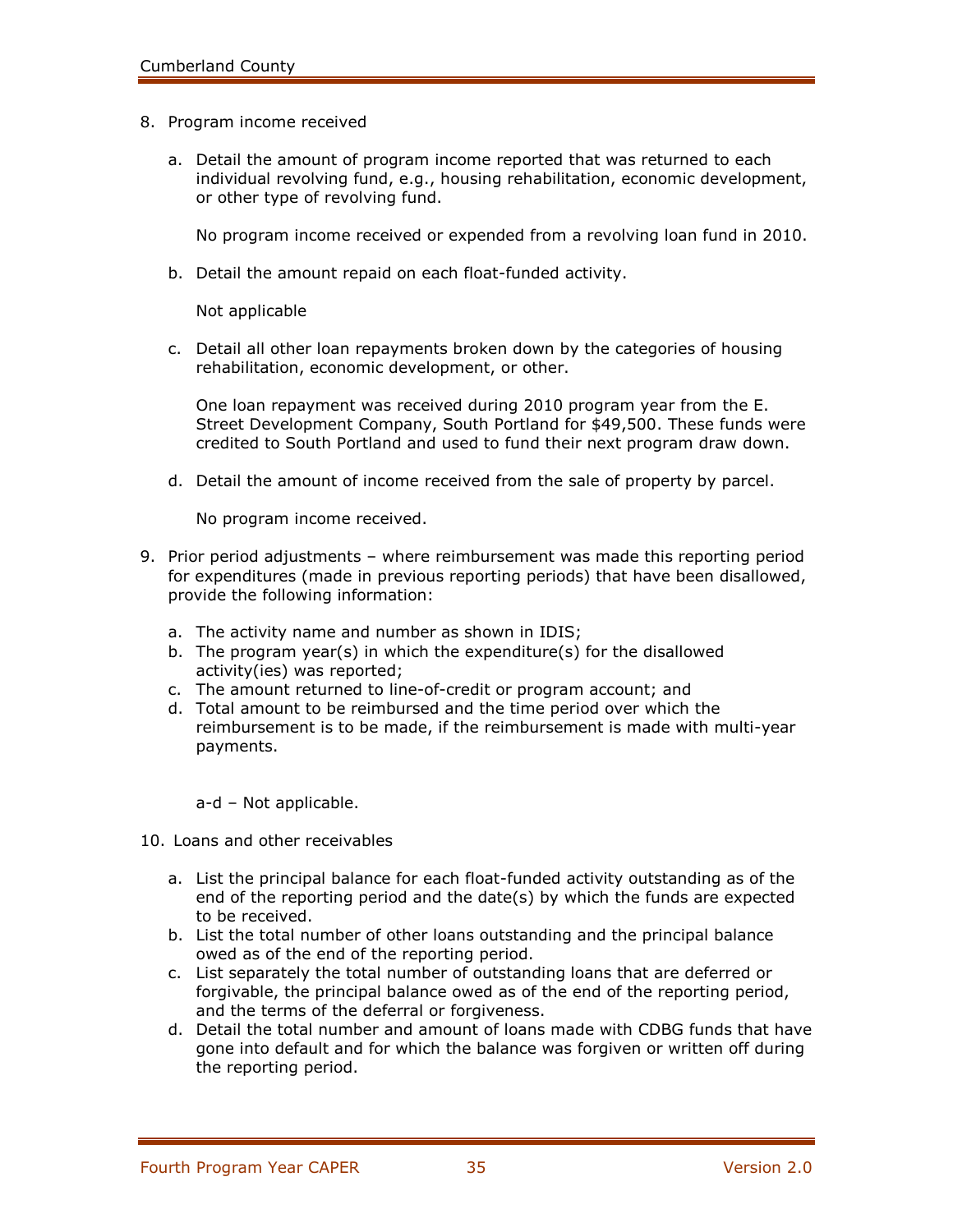e. Provide a List of the parcels of property owned by the grantee or its subrecipients that have been acquired or improved using CDBG funds and that are available for sale as of the end of the reporting period.

a-e – Not applicable.

- 11. Lump sum agreements
	- a. Provide the name of the financial institution.
	- b. Provide the date the funds were deposited.
	- c. Provide the date the use of funds commenced.
	- d. Provide the percentage of funds disbursed within 180 days of deposit in the institution.

a-d – Not applicable.

- 12. Housing Rehabilitation for each type of rehabilitation program for which projects/units were reported as completed during the program year:
	- a. Identify the type of program and number of projects/units completed for each program.

Region-wide housing rehabilitation, 21 projects completed, 40 units Town of Freeport housing rehabilitation/replacement, 2 projects completed Town of Harpswell housing weatherization, 1 project completed Town of Sebago housing weatherization, 5 projects completed

Alpha One Critical Access Ramps, 6 projects completed.

South Portland home energy audits and housing rehabilitation/weatherization, 21 projects and 24 units completed

b. Provide the total CDBG funds involved in the program.

Regional Housing Rehabilitation: Total funds expended - \$201,857.35

Town of Freeport, Housing Rehabilitation Total funds expended - \$32,558

- Town of Harpswell, Housing Weatherization Total funds expended - \$10,000
- Town of Sebago, Housing Weatherization Total funds expended - \$16,697
- Critical Access Ramps: Total funds expended - \$27,573.69
- South Portland Weatherization: Total funds expended - \$37,555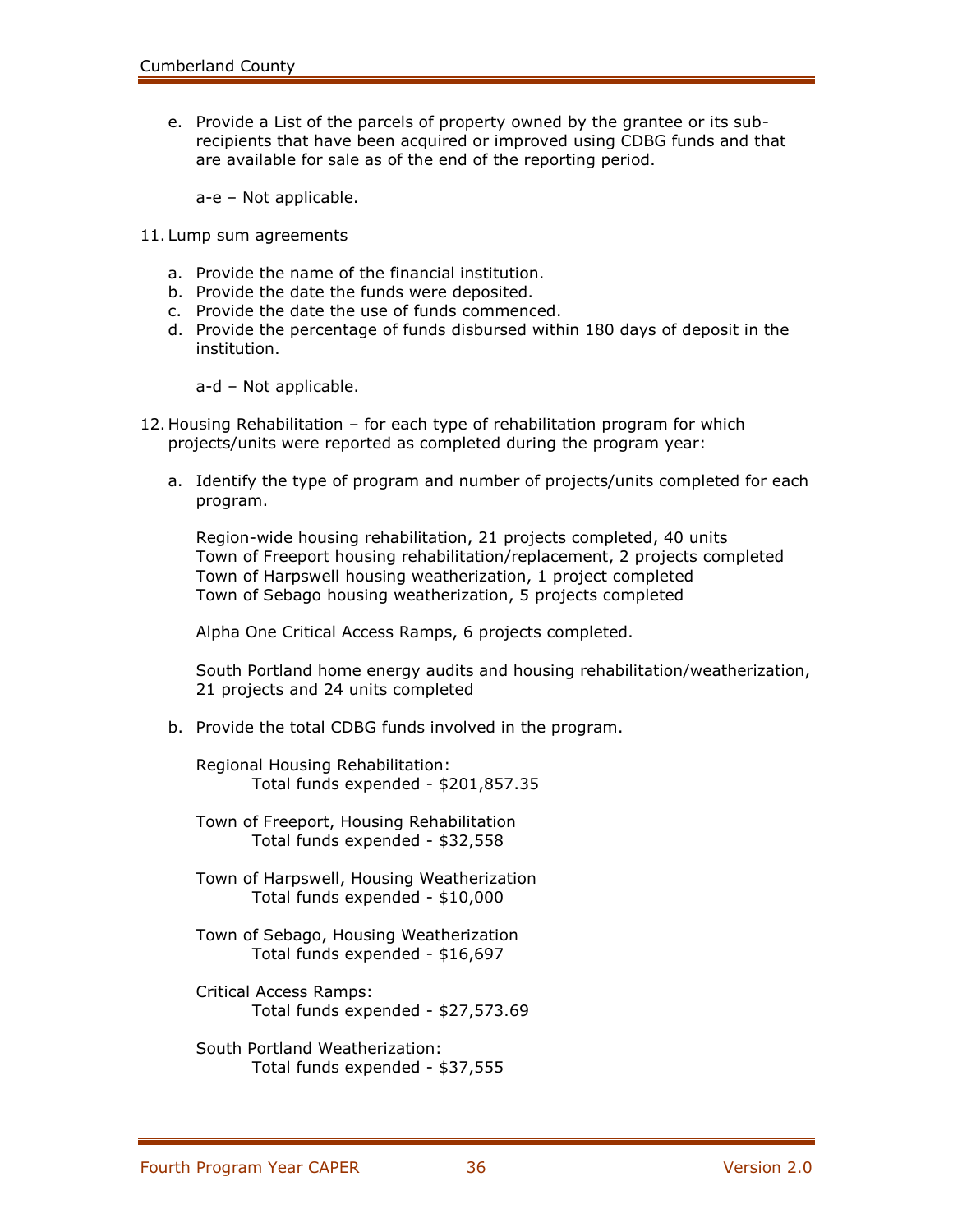c. Detail other public and private funds involved in the project.

| Maine State Housing Authority -<br>Elder Independence of Maine -         | \$72,054.54<br>\$2,792.00                  |
|--------------------------------------------------------------------------|--------------------------------------------|
| Rural Development<br>Private Funds<br>Town of Sebago, Local Contribution | \$131,447.00<br>225.00<br>\$<br>\$6,055.28 |
| Total Other Funds -                                                      | \$212,573.82                               |

- 13. Neighborhood Revitalization Strategies for grantees that have HUD-approved neighborhood revitalization strategies
	- a. Describe progress against benchmarks for the program year. For grantees with Federally-designated EZs or ECs that received HUD approval for a neighborhood revitalization strategy, reports that are required as part of the EZ/EC process shall suffice for purposes of reporting progress.

Program Year 4 CAPER Community Development response:

Not applicable.

### **Antipoverty Strategy**

1. Describe actions taken during the last year to reduce the number of persons living below the poverty level.

Program Year 4 CAPER Antipoverty Strategy response:

The single most important antipoverty activity operated by the Cumberland County Community Development program is the Homelessness Prevention Rapid Re-Housing Program. Without safe, secure, permanent housing nobody can hope to rise out of poverty. By intensely working with 220 households (510 persons) the program has achieved permanent housing for 460 individuals, 90% of all persons served. This is a critical first step in the climb out of poverty.

The program has now funded physical improvements to three locally operated food pantries: Gorham (2008), Sebago (2009) and Windham (2009 CDBG Recovery Act) These facilities are a critical component in helping those individuals and families most in need to meet their basic food needs. Improvements to the Wescott Community Center in Westbrook will play a significant role in assisting low-income residents of that community.

The City of South Portland continues to recognize the role community development funds can play in reducing poverty. Two particular foci have been (1) crime prevention through provision of educational assistance to at-risk school children from low/ moderate-income households and (2) to assist people gain employment. The English as a Second Language (ESL) program funded in 2010 served 102 individuals. South Portland developed a program to provide bus passes enabling low-income residents to access work and medical appointments. Over the past five years the City has actively participated in the creation of hundreds of units of affordable housing at Brick Hill neighborhood. This neighborhood is near the Maine Mall, the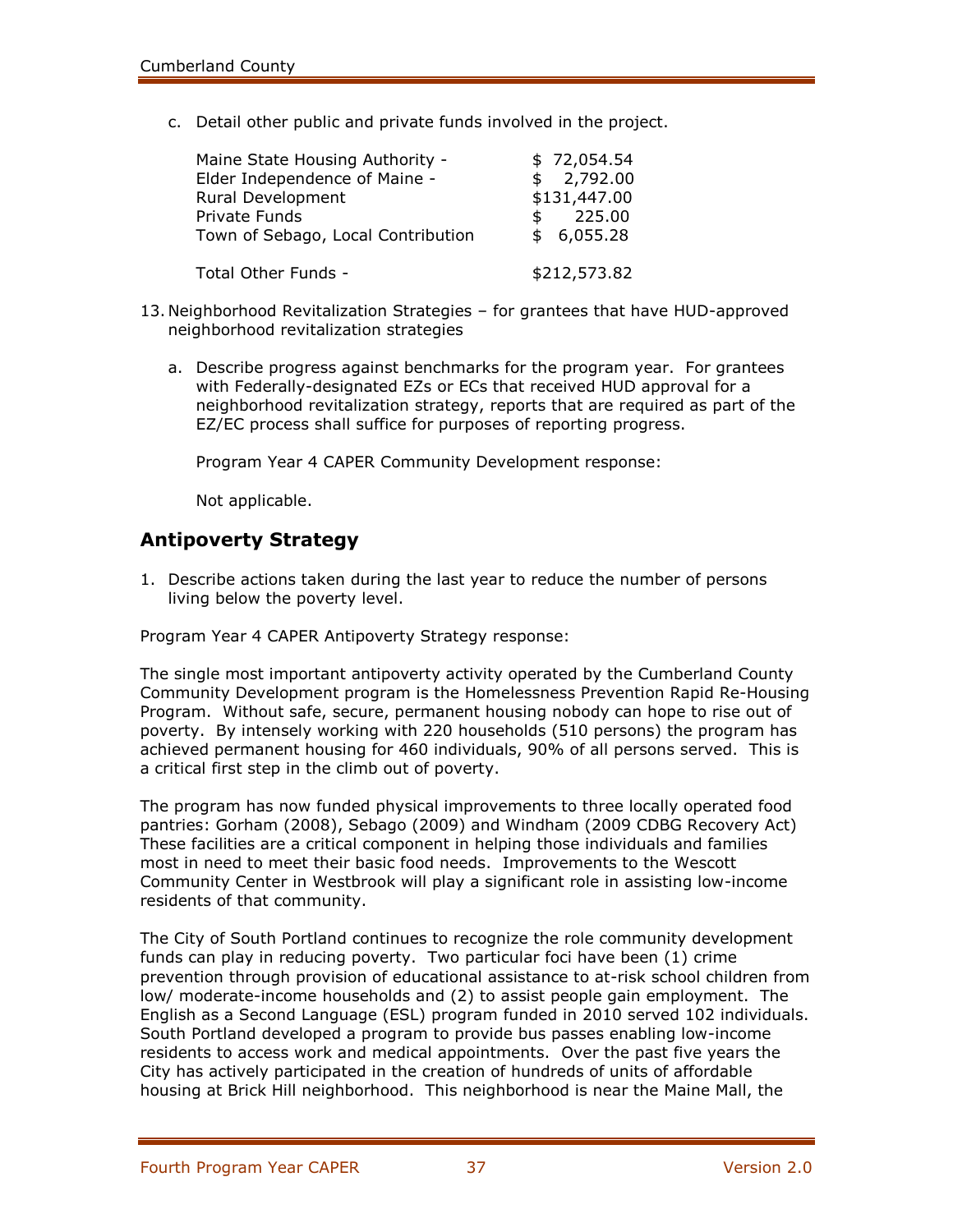largest retail complex in Northern New England, and the location of thousands of jobs.

# NON-HOMELESS SPECIAL NEEDS

# **Non-homeless Special Needs**

\*Please also refer to the Non-homeless Special Needs Table in the Needs.xls workbook.

1. Identify actions taken to address special needs of persons that are not homeless but require supportive housing, (including persons with HIV/AIDS and their families).

# **Program Year 4 CAPER Non-homeless Special Needs response:**

The program provided funds to Alpha One in 2008 (\$40,000) and 2010 (\$50,000) to install handicap access ramps at the homes of persons with physical disabilities. Six ramps have been completed to date with 2010 funds. Both the City of South Portland and Cumberland County funded the Center for Therapeutic Recreation providing aquatic recreational opportunities to persons with mental and physical disabilities.

Officially reported by the City of Portland, \$50,000 in 2009 & 2010 HOME CHDO setaside resources were awarded to the Westbrook Development Corp. The funds will be used to renovate a two-family home as a group home for developmentally disabled adults.

# **Specific HOPWA Objectives**

\*Please also refer to the HOPWA Table in the Needs.xls workbook.

- 1. Overall Assessment of Relationship of HOPWA Funds to Goals and Objectives Grantees should demonstrate through the CAPER and related IDIS reports the progress they are making at accomplishing identified goals and objectives with HOPWA funding. Grantees should demonstrate:
	- a. That progress is being made toward meeting the HOPWA goal for providing affordable housing using HOPWA funds and other resources for persons with HIV/AIDS and their families through a comprehensive community plan;
	- b. That community-wide HIV/AIDS housing strategies are meeting HUD's national goal of increasing the availability of decent, safe, and affordable housing for low-income persons living with HIV/AIDS;
	- c. That community partnerships between State and local governments and community-based non-profits are creating models and innovative strategies to serve the housing and related supportive service needs of persons living with HIV/AIDS and their families;
	- d. That through community-wide strategies Federal, State, local, and other resources are matched with HOPWA funding to create comprehensive housing strategies;
	- e. That community strategies produce and support actual units of housing for persons living with HIV/AIDS; and finally,
	- f. What community strategies identify and supply related supportive services in conjunction with housing to ensure the needs of persons living with HIV/AIDS and their families are met.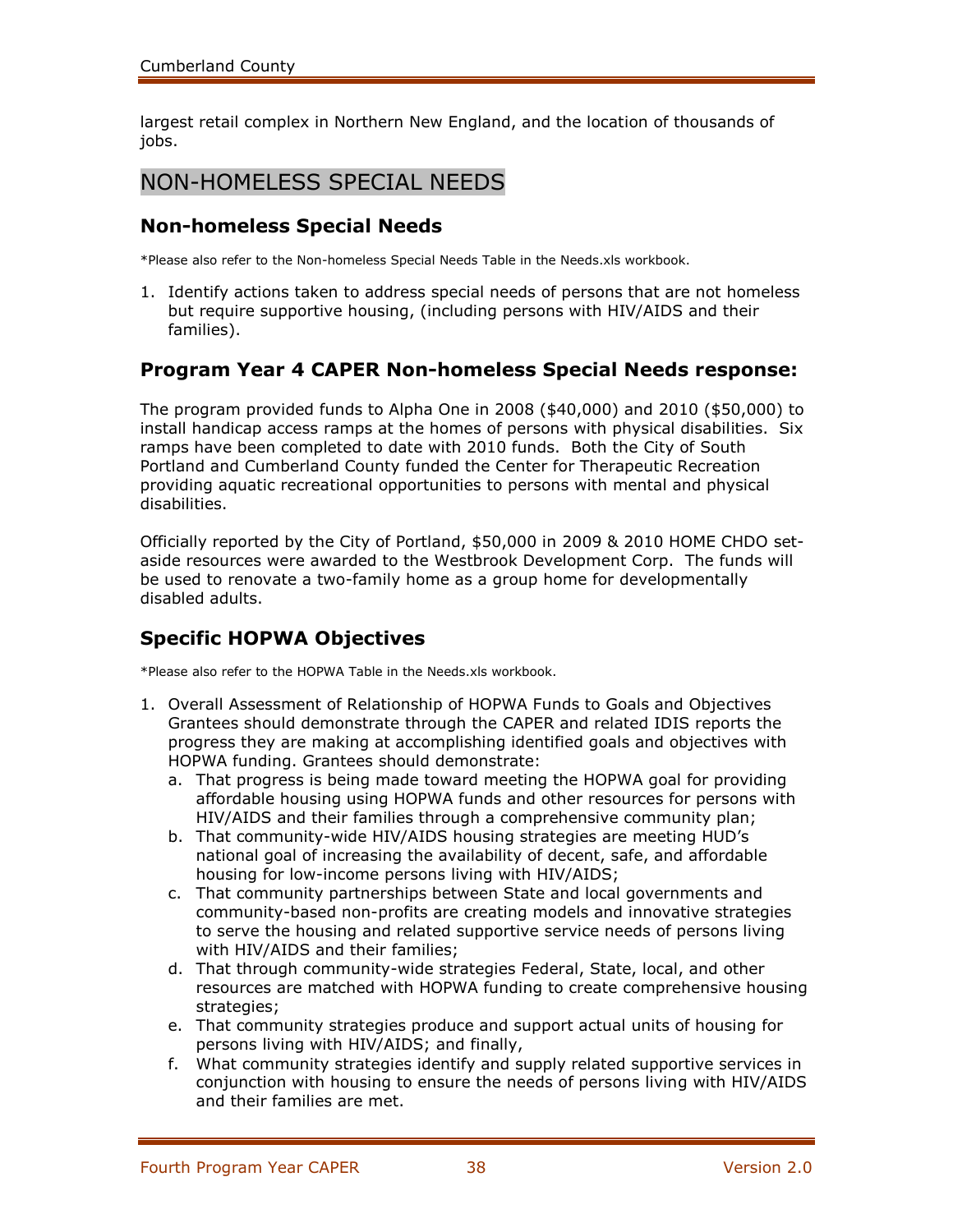- 2. This should be accomplished by providing an executive summary (1-5 pages) that includes:
	- a. Grantee Narrative
		- i. Grantee and Community Overview
			- (1) A brief description of your organization, the area of service, the name of each project sponsor and a broad overview of the range/type of housing activities and related services
			- (2) How grant management oversight of project sponsor activities is conducted and how project sponsors are selected
			- (3) A description of the local jurisdiction, its need, and the estimated number of persons living with HIV/AIDS
			- (4) A brief description of the planning and public consultations involved in the use of HOPWA funds including reference to any appropriate planning document or advisory body
			- (5) What other resources were used in conjunction with HOPWA funded activities, including cash resources and in-kind contributions, such as the value of services or materials provided by volunteers or by other individuals or organizations
			- (6) Collaborative efforts with related programs including coordination and planning with clients, advocates, Ryan White CARE Act planning bodies, AIDS Drug Assistance Programs, homeless assistance programs, or other efforts that assist persons living with HIV/AIDS and their families.
		- ii. Project Accomplishment Overview
			- (1) A brief summary of all housing activities broken down by three types: emergency or short-term rent, mortgage or utility payments to prevent homelessness; rental assistance; facility based housing, including development cost, operating cost for those facilities and community residences
			- (2) The number of units of housing which have been created through acquisition, rehabilitation, or new construction since 1993 with any HOPWA funds
			- (3) A brief description of any unique supportive service or other service delivery models or efforts
			- (4) Any other accomplishments recognized in your community due to the use of HOPWA funds, including any projects in developmental stages that are not operational.
		- iii. Barriers or Trends Overview
			- (1) Describe any barriers encountered, actions in response to barriers, and recommendations for program improvement
			- (2) Trends you expect your community to face in meeting the needs of persons with HIV/AIDS, and
			- (3) Any other information you feel may be important as you look at
			- (4) providing services to persons with HIV/AIDS in the next 5-10 years
	- b. Accomplishment Data
		- i. Completion of CAPER Performance Chart 1 of Actual Performance in the provision of housing (Table II-1 to be submitted with CAPER).
		- ii. Completion of CAPER Performance Chart 2 of Comparison to Planned Housing Actions (Table II-2 to be submitted with CAPER).